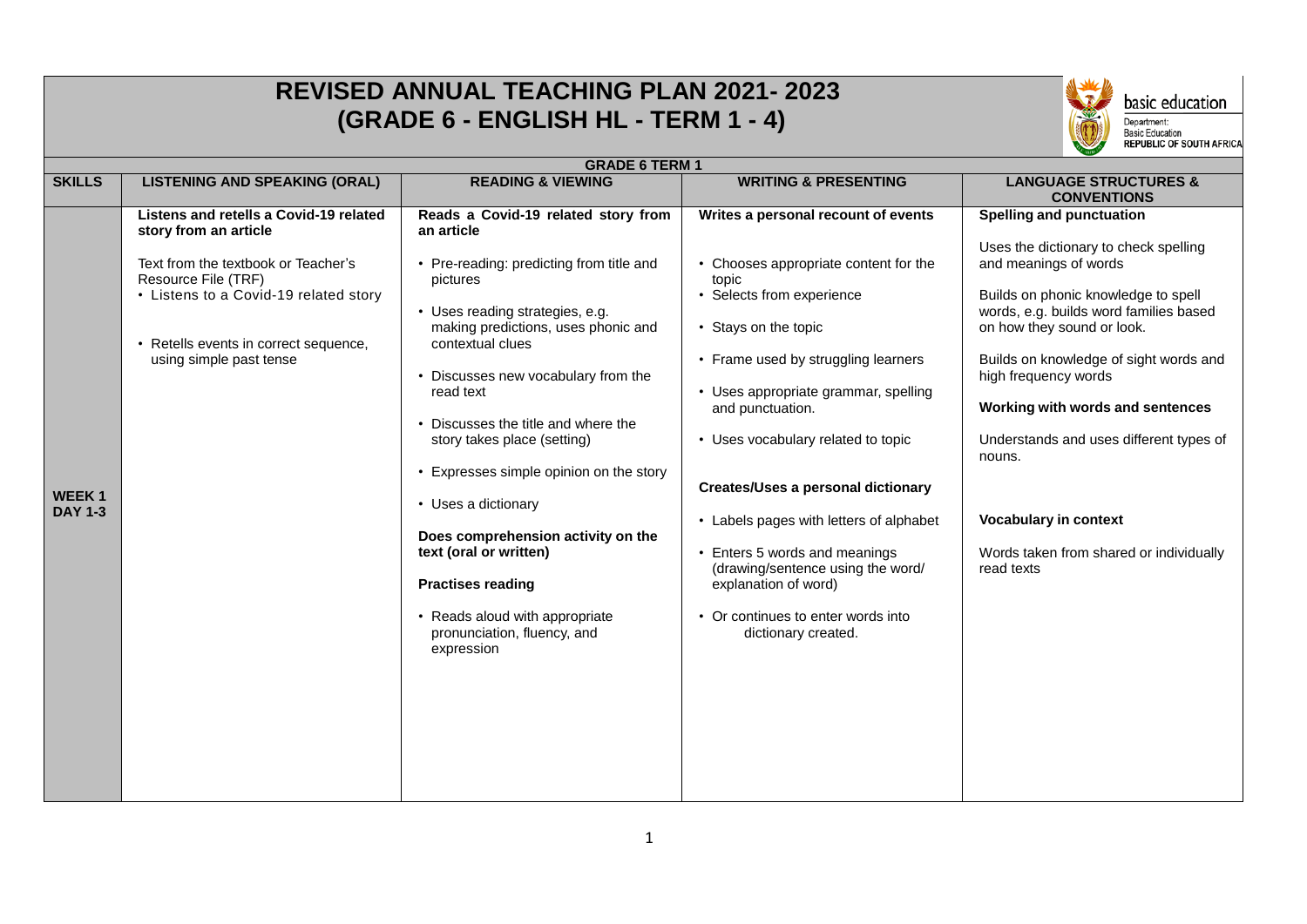|                        | Standardised Baseline Assessment and Orientation to be conducted during the first 3 days of the term in Week 1 - Day 1 to 3. Data is captured so that competency is determined                                                                                                                                                                                                                                                                                                                                                                                                                                                                                                                                 |                                                                                                                                                                                                                                                                                                                                                                                                                                                                                                                                                                                                                      |                                                                                                                                                                                                                                                                                                                                                                                                                                                                      |                                                                                                                                                                                                                                                                                                                                       |  |  |  |  |
|------------------------|----------------------------------------------------------------------------------------------------------------------------------------------------------------------------------------------------------------------------------------------------------------------------------------------------------------------------------------------------------------------------------------------------------------------------------------------------------------------------------------------------------------------------------------------------------------------------------------------------------------------------------------------------------------------------------------------------------------|----------------------------------------------------------------------------------------------------------------------------------------------------------------------------------------------------------------------------------------------------------------------------------------------------------------------------------------------------------------------------------------------------------------------------------------------------------------------------------------------------------------------------------------------------------------------------------------------------------------------|----------------------------------------------------------------------------------------------------------------------------------------------------------------------------------------------------------------------------------------------------------------------------------------------------------------------------------------------------------------------------------------------------------------------------------------------------------------------|---------------------------------------------------------------------------------------------------------------------------------------------------------------------------------------------------------------------------------------------------------------------------------------------------------------------------------------|--|--|--|--|
|                        | and learning gaps identified. This information should be used to inform subsequent teaching and learning activities.                                                                                                                                                                                                                                                                                                                                                                                                                                                                                                                                                                                           |                                                                                                                                                                                                                                                                                                                                                                                                                                                                                                                                                                                                                      |                                                                                                                                                                                                                                                                                                                                                                                                                                                                      |                                                                                                                                                                                                                                                                                                                                       |  |  |  |  |
|                        | Listens to radio or newspaper reports                                                                                                                                                                                                                                                                                                                                                                                                                                                                                                                                                                                                                                                                          | Reads newspaper articles from the                                                                                                                                                                                                                                                                                                                                                                                                                                                                                                                                                                                    | Writes a newspaper article                                                                                                                                                                                                                                                                                                                                                                                                                                           | Word level work:                                                                                                                                                                                                                                                                                                                      |  |  |  |  |
|                        | and discusses current issues                                                                                                                                                                                                                                                                                                                                                                                                                                                                                                                                                                                                                                                                                   | textbook or from the TRF                                                                                                                                                                                                                                                                                                                                                                                                                                                                                                                                                                                             | • Uses headline, by-line, lead                                                                                                                                                                                                                                                                                                                                                                                                                                       | Nouns (Include noun types from                                                                                                                                                                                                                                                                                                        |  |  |  |  |
| <b>TERM1</b><br>WEEK 2 | • Introductory activities: prediction<br>• Listens for specific details in radio and<br>television programmes<br>• Identifies how stereotypes are created<br>• Asks critical questions that challenge<br>and seek alternative explanations<br>• Listens for information in a variety of oral<br>texts: reports, and summarises main ideas<br>• Develops a balanced argument on<br>relevant and challenging issues<br>• Expresses an opinion and supports it<br>with solid evidence<br>• Listens actively and with sensitivity<br>• Acknowledges opinions that conflict with<br>own and responds appropriately in the<br>context<br>• Discusses the validity of information by<br>comparison with other sources | • Pre-reading activities; prediction<br>based on title and/or graphics<br>• Identifies and discusses both<br>the intended and hidden cultural<br>messages<br>• Uses different reading strategies in<br>order to understand what is being<br>read: skimming, scanning, prediction<br>• Discusses how the message can be<br>manipulated<br>• Discusses how the techniques used<br>by writers, graphic designers and<br>photographers construct particular<br>views of the world<br>• Invents and describes preferred<br>results or endings<br>• Hypothesises and offers alternatives<br>when trying to solve a problem | paragraph, answers to Who, What,<br>Where, When and Why/How<br>• Writes a topic sentence and includes<br>relevant information to develop a<br>coherent paragraph<br>· Selects, classifies and categorises<br>relevant information from different<br>sources<br>• Plans, drafts and refines writing,<br>• Reflects on and evaluates writing and<br>creative work<br>• Writes neatly and legibly<br>Uses clear structure:<br>• Beginning<br>• Middle<br>$\cdot$ Ending | week 3-4): common and abstract<br>nouns<br>pronouns (personal & demonstrative)<br>Sentence level work:<br>subject - verb agreement,<br>Simple Tenses (past, present, future<br>Spelling and punctuation:<br>word division, dictionary use,<br>Punctuation: full stop, comma, colon,<br>semi-colon, question mark, exclamation<br>mark |  |  |  |  |
|                        |                                                                                                                                                                                                                                                                                                                                                                                                                                                                                                                                                                                                                                                                                                                |                                                                                                                                                                                                                                                                                                                                                                                                                                                                                                                                                                                                                      |                                                                                                                                                                                                                                                                                                                                                                                                                                                                      |                                                                                                                                                                                                                                                                                                                                       |  |  |  |  |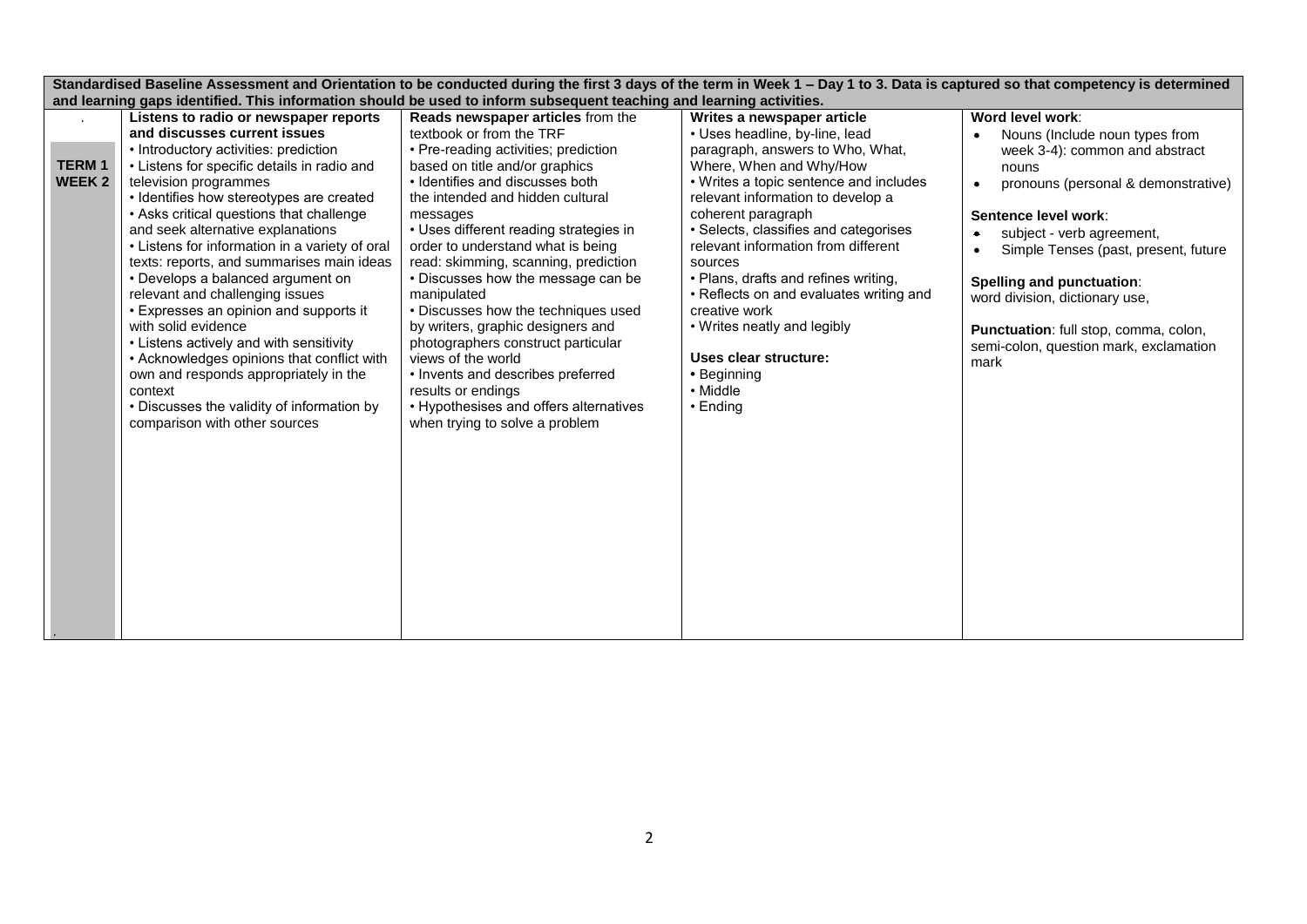| <b>SKILLS</b>                   | <b>LISTENING AND SPEAKING (ORAL)</b>                                                                                                                                                                                                                                                                                                                                                                                                                                                                                                              | <b>READING &amp; VIEWING</b>                                                                                                                                                                                                                                                                                                                                                                                                                                                                                                                                                                          | <b>WRITING &amp; PRESENTING</b>                                                                                                                                                                                                                                                                                                                                                                                                                                                                                                                                                                                                                                                                | <b>LANGUAGE STRUCTURES &amp;</b>                                                                                                                                                                                                                       |
|---------------------------------|---------------------------------------------------------------------------------------------------------------------------------------------------------------------------------------------------------------------------------------------------------------------------------------------------------------------------------------------------------------------------------------------------------------------------------------------------------------------------------------------------------------------------------------------------|-------------------------------------------------------------------------------------------------------------------------------------------------------------------------------------------------------------------------------------------------------------------------------------------------------------------------------------------------------------------------------------------------------------------------------------------------------------------------------------------------------------------------------------------------------------------------------------------------------|------------------------------------------------------------------------------------------------------------------------------------------------------------------------------------------------------------------------------------------------------------------------------------------------------------------------------------------------------------------------------------------------------------------------------------------------------------------------------------------------------------------------------------------------------------------------------------------------------------------------------------------------------------------------------------------------|--------------------------------------------------------------------------------------------------------------------------------------------------------------------------------------------------------------------------------------------------------|
|                                 |                                                                                                                                                                                                                                                                                                                                                                                                                                                                                                                                                   |                                                                                                                                                                                                                                                                                                                                                                                                                                                                                                                                                                                                       |                                                                                                                                                                                                                                                                                                                                                                                                                                                                                                                                                                                                                                                                                                | <b>CONVENTIONS</b>                                                                                                                                                                                                                                     |
| <b>TERM1</b><br><b>WEEK 3-4</b> | Listens to and discusses a folklore,<br>e.g. a myth or a legend.<br>• Introductory activities: prediction<br>• Recalls events in the correct<br>sequence and using the correct tense<br>• Interacts positively during group<br>discussions<br>• Identifies how stereotypes are created<br>and their effects on the listener.<br>• Discusses characters<br>• Discusses plot, conflict and setting<br>• Discusses messages in the text<br>• Reflects cultural customs, values and<br>beliefs<br>• Reflects on the struggle between<br>good and evil | Reads a folklore, e.g. a myth or a<br>legend from the textbook or from the<br>Teacher's Resource File (TRF).<br>• Pre-reading activities e.g. prediction<br>based on title and or graphics<br>• Reading strategies: skimming,<br>scanning, prediction, views different<br>visual texts, in order to interpret<br>• Discusses elements of fables, e.g.<br>characters and messages<br>• Explains interpretation and overall<br>response to text<br>• Invents and describes preferred<br>results or endings<br>• Uses a dictionary for vocabulary<br>Development<br>• Summarises the text in 5 sentences | Writes a folklore, e.g. a myth or<br>legend<br>• Writes for personal, exploratory,<br>playful, imaginative and creative<br>purposes<br>• Tries to teach a moral lesson<br>• Uses superhuman characters<br>• Uses appropriate vocabulary<br>• Brainstorms ideas for a topic and<br>develops ideas<br>• Expresses ideas clearly and logically<br>• Reflects on and evaluates writing and<br>creative work<br>• Produces a first draft with awareness of<br>the central idea, and appropriate language<br>and conventions for the specific purpose<br>and audience<br><b>Writing process</b><br>• Planning/pre-writing<br>• Drafting<br>• Revising<br>• Editing<br>• Proofreading<br>• Presenting | Word level work:<br>Adjectives (descriptive & quantity)<br>Degrees of comparison (adjectives)<br>Sentence level work:<br>Simple and complex sentences<br>Sentence types (statements,<br>questions, commands)<br>Word meaning:<br>Antonyms and synonyms |
|                                 | <b>FORMAL ASSESSMENT: TASK 1: ORAL</b>                                                                                                                                                                                                                                                                                                                                                                                                                                                                                                            |                                                                                                                                                                                                                                                                                                                                                                                                                                                                                                                                                                                                       |                                                                                                                                                                                                                                                                                                                                                                                                                                                                                                                                                                                                                                                                                                |                                                                                                                                                                                                                                                        |
|                                 | Read Aloud (20 marks)                                                                                                                                                                                                                                                                                                                                                                                                                                                                                                                             |                                                                                                                                                                                                                                                                                                                                                                                                                                                                                                                                                                                                       |                                                                                                                                                                                                                                                                                                                                                                                                                                                                                                                                                                                                                                                                                                |                                                                                                                                                                                                                                                        |
|                                 | Commence with this task in term 1 and conclude in term 2 when the mark will be recorded.                                                                                                                                                                                                                                                                                                                                                                                                                                                          |                                                                                                                                                                                                                                                                                                                                                                                                                                                                                                                                                                                                       |                                                                                                                                                                                                                                                                                                                                                                                                                                                                                                                                                                                                                                                                                                |                                                                                                                                                                                                                                                        |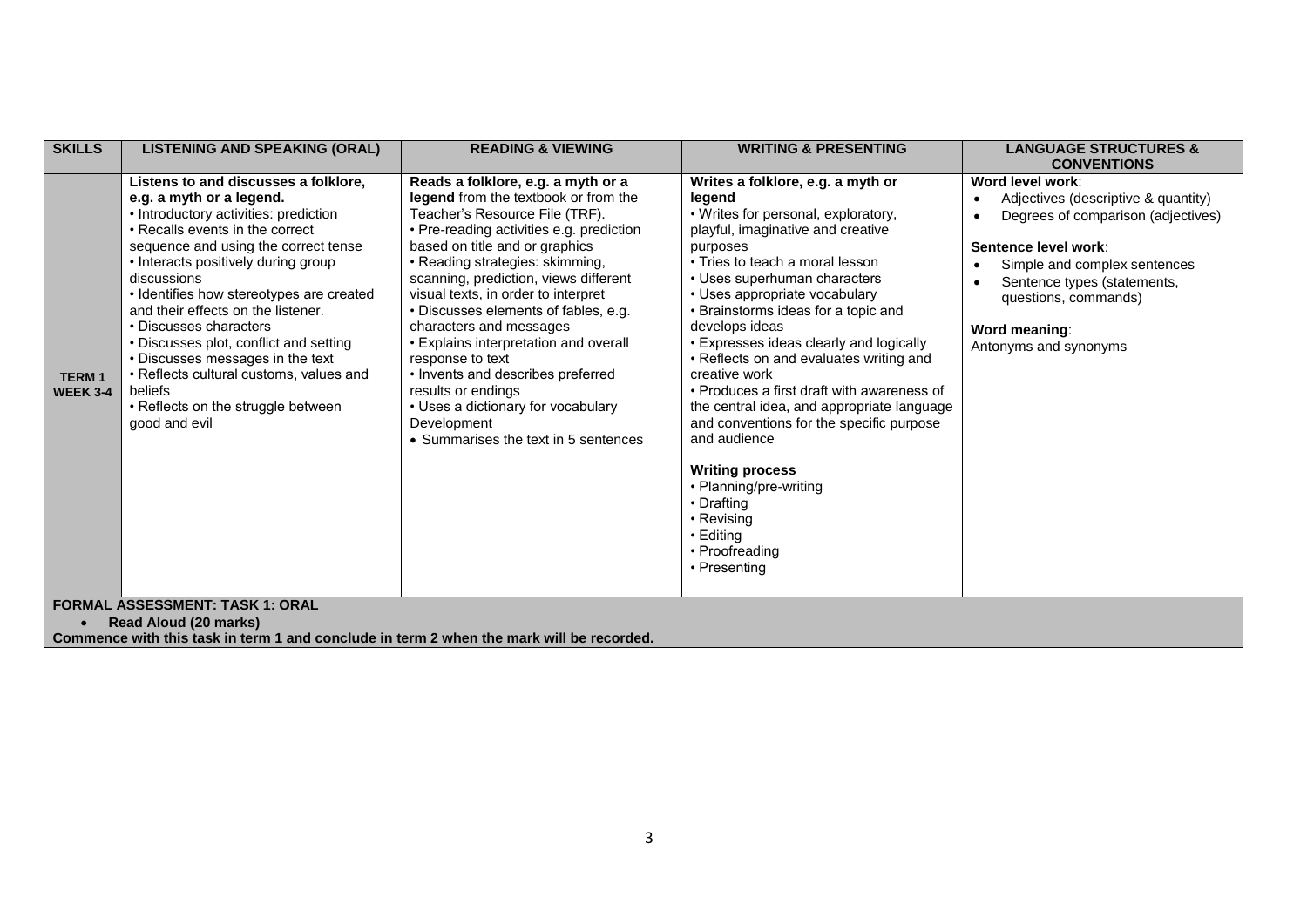| <b>SKILLS</b>                   | <b>LISTENING AND SPEAKING (ORAL)</b>                                                                                                                                                                                                                                                                                                                                                                                                                                                                                                                                                                            | <b>READING &amp; VIEWING</b>                                                                                                                                                                                                                                                                                                                                                                                                                                                                                                                                                                                                                                                                                                                                                                                                                                                                                                                                                                                                                                                                                              | <b>WRITING &amp; PRESENTING</b>                                                                                                                                                                                                                                                                                                                                                                                                                                                                                                                                                                                                                                                                                                          | <b>LANGUAGE STRUCTURES &amp;</b><br><b>CONVENTIONS</b>                                                                                                                            |
|---------------------------------|-----------------------------------------------------------------------------------------------------------------------------------------------------------------------------------------------------------------------------------------------------------------------------------------------------------------------------------------------------------------------------------------------------------------------------------------------------------------------------------------------------------------------------------------------------------------------------------------------------------------|---------------------------------------------------------------------------------------------------------------------------------------------------------------------------------------------------------------------------------------------------------------------------------------------------------------------------------------------------------------------------------------------------------------------------------------------------------------------------------------------------------------------------------------------------------------------------------------------------------------------------------------------------------------------------------------------------------------------------------------------------------------------------------------------------------------------------------------------------------------------------------------------------------------------------------------------------------------------------------------------------------------------------------------------------------------------------------------------------------------------------|------------------------------------------------------------------------------------------------------------------------------------------------------------------------------------------------------------------------------------------------------------------------------------------------------------------------------------------------------------------------------------------------------------------------------------------------------------------------------------------------------------------------------------------------------------------------------------------------------------------------------------------------------------------------------------------------------------------------------------------|-----------------------------------------------------------------------------------------------------------------------------------------------------------------------------------|
| <b>TERM1</b><br><b>WEEK 5-6</b> | Listens to a persuasive text, e.g.<br>radio advertisement<br>• Introductory activities: prediction<br>• Asks thought-provoking questions<br>using appropriate language<br>· Identifies opinions which differ from own<br>• Contrasts opposing perspectives and<br>gives reasons<br>• Interacts positively during group<br>discussions<br>• Shares ideas and offers opinions<br>on challenging topics in a logical,<br>coherent and structured way.<br>• Develops factual and reasonable<br>arguments to justify opinions.<br>• Contrasts opposing perspectives and<br>gives reasons<br>• Focuses on description | Reads a persuasive text from<br>the textbook or from the Teacher's<br>Resource File (TRF).<br>· Pre-reading activities, e.g. prediction<br>based on title and or graphics<br>• Uses different reading strategies in<br>order to understand what is being<br>read: skimming, scanning, prediction<br>• Identifies and critically discusses<br>cultural and social values in texts<br>• Interprets the writer's intentional and<br>unintentional messages<br>• Identifies different perspectives within<br>more complex texts and gives own<br>perspectives based on evidence<br>within the text<br>• Discusses the diversity of social and<br>cultural values in texts<br>• Uses a dictionary for vocabulary<br>Development<br>Reads and understands graphic media<br>texts e.g. advertisement and posters<br>• Pre-reading: discusses pictures<br>• Interprets the information<br>• Discusses the purpose of the text<br>• Discusses the language used<br>• Identifies and discusses design features<br>such as colour and font<br>• Discusses the layout<br>• Compares different texts e.g. poster and<br>advertisements | Writes a persuasive text, e.g. a<br>speech/ advert<br>• Evokes emotional responses<br>• Makes promises<br>· Stirs the audience<br>• Plans, drafts and refines writing<br>• Brainstorms ideas for a topic and<br>develops ideas<br>• Reflects on and evaluates writing and<br>creative work<br>• Expresses ideas clearly and logically<br>• Shows understanding of style and<br>register<br>• Presents work with attention to<br>neatness and enhanced presentation<br>• Clearly and appropriately conveys<br>Meaning<br>• Writes a topic sentence and includes<br>relevant information to develop a<br>coherent paragraph<br>• Draws conclusions and makes<br>recommendations<br>• Invents and describes preferred<br>results or endings | Word level work:<br>Conjunctions<br>$\bullet$<br>Articles<br>$\bullet$<br>Sentence level work:<br>Direct and indirect speech<br>$\bullet$<br>Word meaning:<br>idioms and proverbs |
|                                 | <b>FORMAL ASSESSMENT TASK 2: WRITING</b><br>Essay (20 marks)<br><b>Narrative or Descriptive</b>                                                                                                                                                                                                                                                                                                                                                                                                                                                                                                                 |                                                                                                                                                                                                                                                                                                                                                                                                                                                                                                                                                                                                                                                                                                                                                                                                                                                                                                                                                                                                                                                                                                                           |                                                                                                                                                                                                                                                                                                                                                                                                                                                                                                                                                                                                                                                                                                                                          |                                                                                                                                                                                   |
|                                 | 5 paragraphs                                                                                                                                                                                                                                                                                                                                                                                                                                                                                                                                                                                                    |                                                                                                                                                                                                                                                                                                                                                                                                                                                                                                                                                                                                                                                                                                                                                                                                                                                                                                                                                                                                                                                                                                                           |                                                                                                                                                                                                                                                                                                                                                                                                                                                                                                                                                                                                                                                                                                                                          |                                                                                                                                                                                   |

**During the term**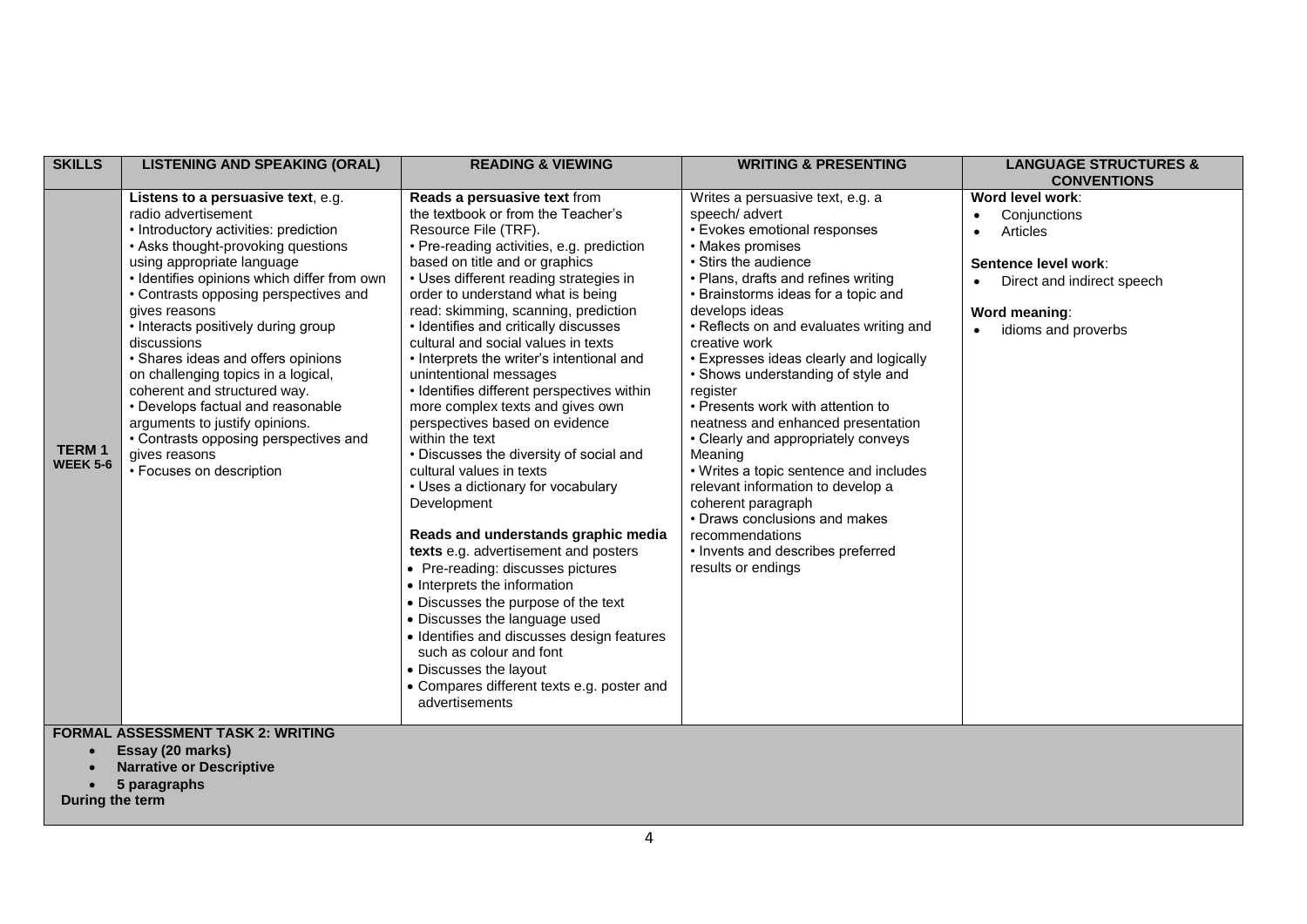| <b>SKILLS</b>                          | <b>LISTENING AND SPEAKING (ORAL)</b>                                                                                                                                                                                                                                                                                                                                                                                                             | <b>READING &amp; VIEWING</b>                                                                                                                                                                                                                                                                                                                                              | <b>WRITING &amp; PRESENTING</b>                                                                                                                                                                                                                                                                                                                                           | <b>LANGUAGE STRUCTURES &amp;</b>                                                                                                                                                                                  |  |  |  |
|----------------------------------------|--------------------------------------------------------------------------------------------------------------------------------------------------------------------------------------------------------------------------------------------------------------------------------------------------------------------------------------------------------------------------------------------------------------------------------------------------|---------------------------------------------------------------------------------------------------------------------------------------------------------------------------------------------------------------------------------------------------------------------------------------------------------------------------------------------------------------------------|---------------------------------------------------------------------------------------------------------------------------------------------------------------------------------------------------------------------------------------------------------------------------------------------------------------------------------------------------------------------------|-------------------------------------------------------------------------------------------------------------------------------------------------------------------------------------------------------------------|--|--|--|
|                                        |                                                                                                                                                                                                                                                                                                                                                                                                                                                  |                                                                                                                                                                                                                                                                                                                                                                           |                                                                                                                                                                                                                                                                                                                                                                           | <b>CONVENTIONS</b>                                                                                                                                                                                                |  |  |  |
| <b>TERM1</b><br><b>WEEK</b><br>$7 - 8$ | Listens to and discusses a dialogue<br>• Introductory activities: prediction<br>• Listens for information in a variety of<br>oral texts in a dialogue<br>• Summarises main ideas, and notes<br>specific details<br>• Interacts positively during group<br>discussions<br>• Identifies and discusses key features<br>• Discusses context, speaker's body<br>language, content, register, and<br>choice of words<br>• Discusses format of the text | Reads a simple play or drama from<br>the textbook, class reader or from the<br>Teacher's Resource File (TRF).<br>• Pre-reading activities: prediction<br>based on title and or graphics<br>• Explains themes, plot, setting, and<br>characterisation<br>• Summarises the text<br>• Discusses author's point of view.<br>• Uses a dictionary for vocabulary<br>Development | Writes a dialogue<br>• Reveals characters and motivation<br>• Establishes tone or mood<br>• Creates or adds to existing conflict<br>• Produces a first draft with awareness of<br>the central idea<br>• Shows understanding of style and<br>register<br>• Reflects on and evaluates writing and<br>creative work<br>• Uses a variety of compound and<br>complex sentences | Word level work:<br>Adverbs (manner, time)<br>Spelling and punctuation: quotation<br>marks,<br>Sentence level work:<br>Sentence types (statements,<br>questions, commands)<br>Word meaning:<br>synonyms, antonyms |  |  |  |
|                                        | <b>FORMAL ASSESSMENT TASK 3: RESPONSE TO TEXTS (50 marks)</b>                                                                                                                                                                                                                                                                                                                                                                                    |                                                                                                                                                                                                                                                                                                                                                                           |                                                                                                                                                                                                                                                                                                                                                                           |                                                                                                                                                                                                                   |  |  |  |

- **Literary/Non- literary text (20 marks)**
	- **Visual text (10 marks)**
- **Language Structures and Conventions (20 marks)**

| Activities for this task do not have to be written in one session |  |  |  |  |  |
|-------------------------------------------------------------------|--|--|--|--|--|
|                                                                   |  |  |  |  |  |

| <b>SKILLS</b>                           | <b>LISTENING AND SPEAKING (ORAL)</b>                                                                                                                                                                                                                                                                                                                                                                                                                      | <b>READING &amp; VIEWING</b>                                                                                                                                                                                                                                                                                                                                                                                                                                                                                                                                                                                | <b>WRITING &amp; PRESENTING</b>                                                                                                                                                                                                                                                                                                                                                                                              | <b>LANGUAGE STRUCTURES &amp;</b><br><b>CONVENTIONS</b>                                                                                                                                                                            |
|-----------------------------------------|-----------------------------------------------------------------------------------------------------------------------------------------------------------------------------------------------------------------------------------------------------------------------------------------------------------------------------------------------------------------------------------------------------------------------------------------------------------|-------------------------------------------------------------------------------------------------------------------------------------------------------------------------------------------------------------------------------------------------------------------------------------------------------------------------------------------------------------------------------------------------------------------------------------------------------------------------------------------------------------------------------------------------------------------------------------------------------------|------------------------------------------------------------------------------------------------------------------------------------------------------------------------------------------------------------------------------------------------------------------------------------------------------------------------------------------------------------------------------------------------------------------------------|-----------------------------------------------------------------------------------------------------------------------------------------------------------------------------------------------------------------------------------|
| <b>TERM1</b><br><b>WEEK</b><br>$9 - 10$ | Listens to and discusses a poem<br>• Introductory activities: prediction<br>• Expresses emotions in a sensitive<br>way<br>• Interacts positively during group<br>discussions<br>• Comments on sound and visual<br>effects such as rhythm, repetition,<br>alliteration, and comparisons<br>• Interprets content of poem<br>• Summarises the poem<br>• Discusses rhythm and rhyme<br>• Discusses different forms of poem<br>• Discusses structures of poems | Reads a simple poem from the<br>textbook or from the Teacher's<br>Resource File (TRF).<br>• Pre-reading activities, e.g. prediction<br>based on title and or graphics<br>• Reads aloud with appropriate tempo,<br>clear pronunciation, and proper phrasing<br>• Adjusts the way in which a text is read to<br>suit the listener<br>• Shows understanding of the text, its<br>relationship to own life<br>• Identifies and analyses the<br>characteristics of various writing<br>genres or text types, e.g. rhythm,<br>rhyme, personification, metaphor<br>• Uses a dictionary for vocabulary<br>Development | Writes a poem<br>• Uses alliteration, (consonance and<br>assonance), metaphor, simile<br>• Uses descriptive language<br>• Plans, drafts and refines writing,<br>• Produces a first draft with awareness of<br>the central idea<br>• Shows understanding of style and<br>register<br>• Reflects on and evaluates writing and<br>creative work<br><b>Writing process</b><br>• Planning/pre-writing<br>• Drafting<br>• Revising | Word level work:<br>Prepositions<br>Adverbs (manner, time)<br>Sentence level work:<br>Reported speech<br>Word meaning:<br>Elements of poetry<br>alliteration (consonance and<br>assonance), metaphor, simile,<br>personification, |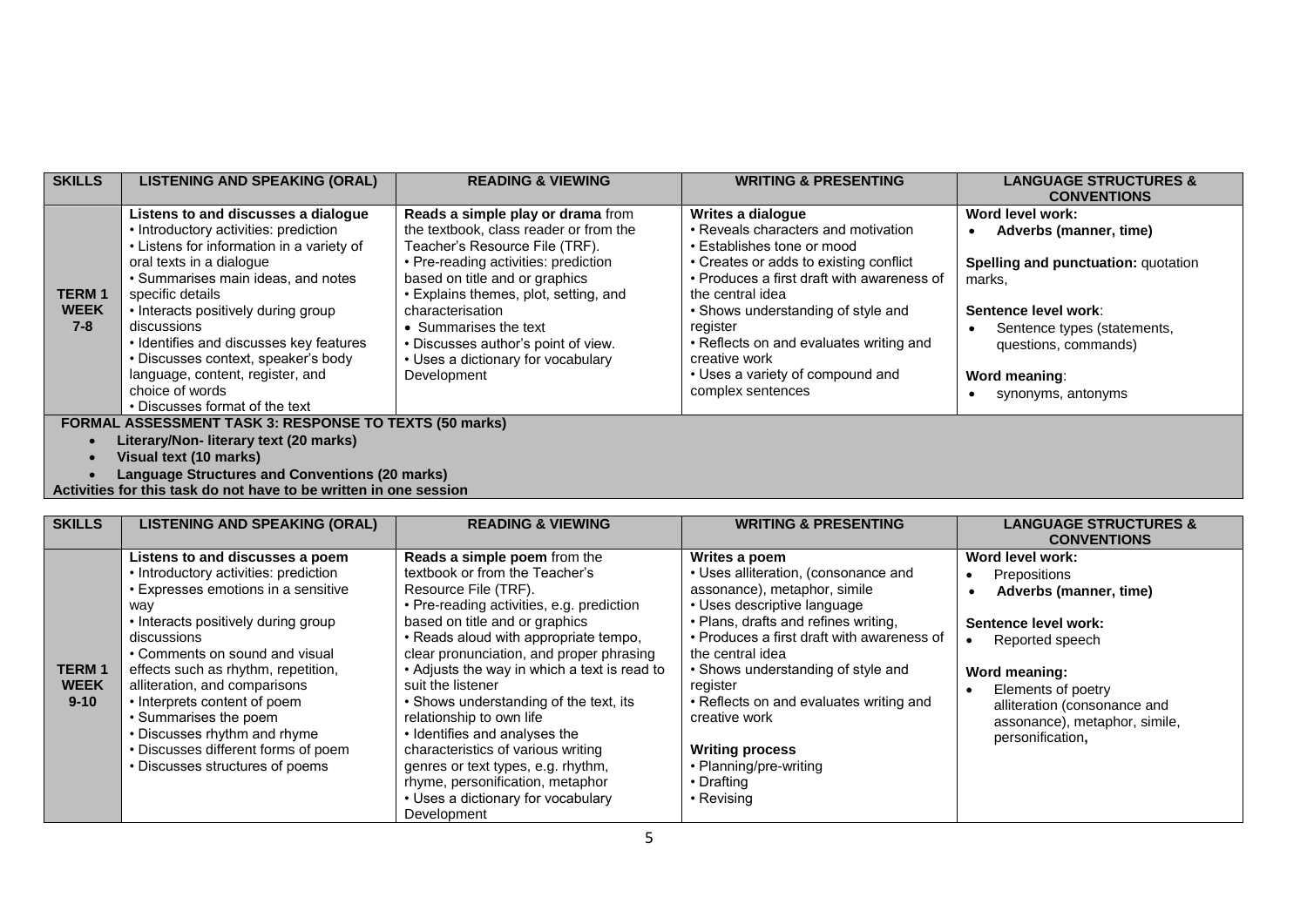| <b>FORMATIVE ASSESSMENT ACTIVITIES</b>                                                                                                                                                                                                                                                                                                                                                                                 |  |                                                                                                                                                                                                                                                          |                                                                                                                                |  |  |
|------------------------------------------------------------------------------------------------------------------------------------------------------------------------------------------------------------------------------------------------------------------------------------------------------------------------------------------------------------------------------------------------------------------------|--|----------------------------------------------------------------------------------------------------------------------------------------------------------------------------------------------------------------------------------------------------------|--------------------------------------------------------------------------------------------------------------------------------|--|--|
| <b>Listening and Speaking activities</b><br><b>Reading and Viewing activities</b><br>Variety of Listening and Speaking<br><b>Reading Process</b><br>activities<br><b>Reading aloud activities</b><br><b>Listening and Speaking activities that</b><br><b>Reading Comprehension activities</b><br>comply with the Covid-19 conditions<br>Literature activities based on the three<br>prescribed genres for the semester |  | <b>Writing and Presenting activities</b><br><b>Writing Process</b><br>Paragraphing<br><b>Transactional Texts</b><br>Essay<br><b>Creative Writing</b>                                                                                                     | <b>Language Structures and Conventions</b><br>activities<br>Variety of Language Structures and<br><b>Convention activities</b> |  |  |
|                                                                                                                                                                                                                                                                                                                                                                                                                        |  | <b>GRADE 6 ENG HL SUMMARY OF FORMAL ASSESSMENT TASKS: TERM 1</b>                                                                                                                                                                                         |                                                                                                                                |  |  |
| <b>FORMAL ASSESSMENT TASK 2:</b><br><b>FORMAL ASSESSMENT TASK 1 ORAL</b><br><b>WRITING</b><br>Read aloud (20 marks)<br>Essay (20 marks)<br>Descriptive / narrative (5 paragraphs)<br>Commence with this task in term 1 and<br>During the term<br>conclude in term 2 when the mark will be<br>recorded.                                                                                                                 |  | FORMAL ASSESSMENT TASK 3: RESPONSE TO TEXTS (50 marks)<br>Literary/Non- literary text (20 marks)<br>Visual text (10 marks)<br><b>Language Structures and Conventions (20 marks)</b><br>Activities for this task do not have to be written in one session |                                                                                                                                |  |  |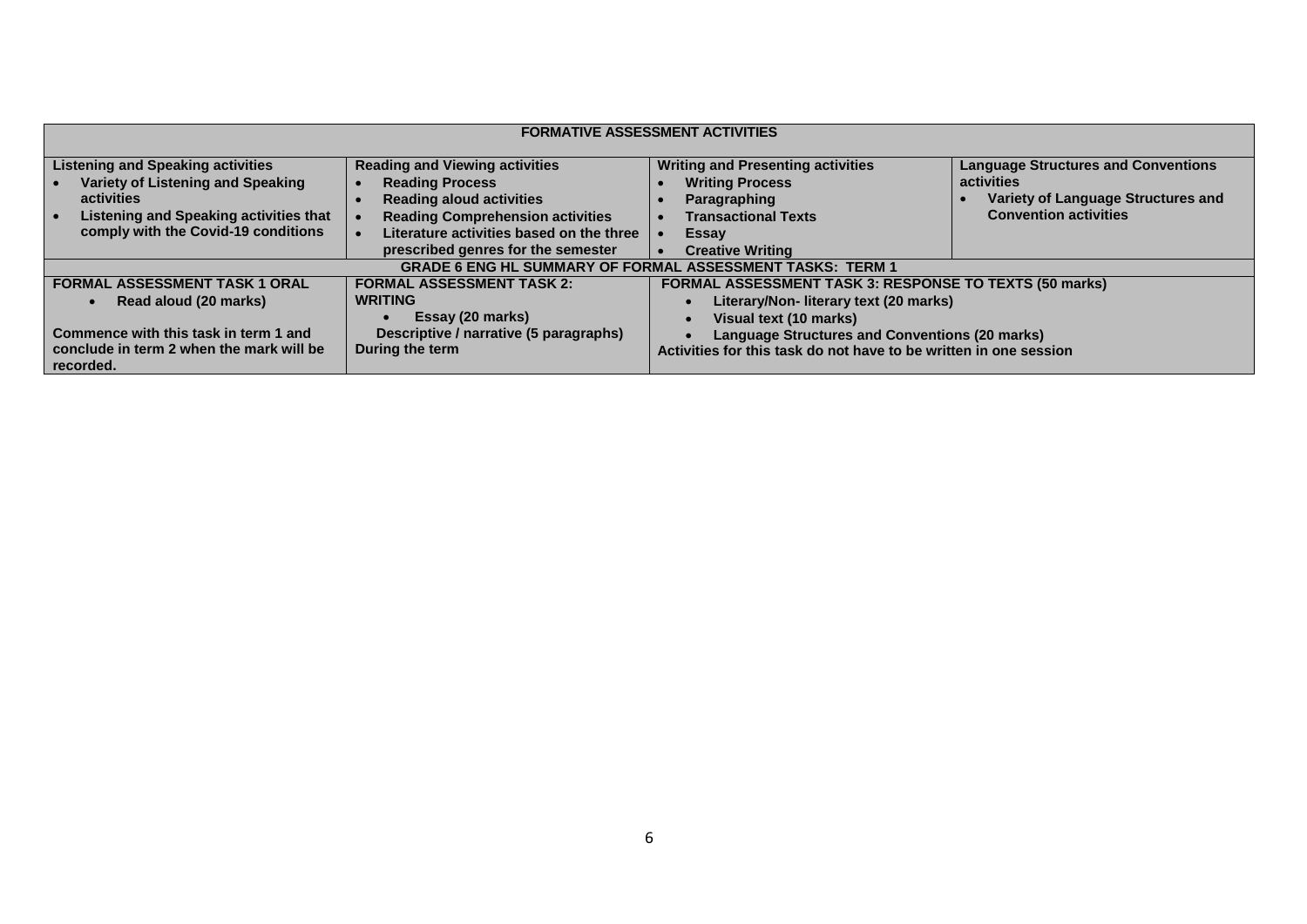|                                           | <b>GRADE 6 TERM 2</b>                                                                                                                                                                                                                                                                                                                                                                                                                                                       |                                                                                                                                                                                                                                                                                                                                                                                                                                                                                                                                                                                                                                                                        |                                                                                                                                                                                                                                                                                                                                                                                                                                                                                             |                                                                                                                                                                                             |  |  |  |
|-------------------------------------------|-----------------------------------------------------------------------------------------------------------------------------------------------------------------------------------------------------------------------------------------------------------------------------------------------------------------------------------------------------------------------------------------------------------------------------------------------------------------------------|------------------------------------------------------------------------------------------------------------------------------------------------------------------------------------------------------------------------------------------------------------------------------------------------------------------------------------------------------------------------------------------------------------------------------------------------------------------------------------------------------------------------------------------------------------------------------------------------------------------------------------------------------------------------|---------------------------------------------------------------------------------------------------------------------------------------------------------------------------------------------------------------------------------------------------------------------------------------------------------------------------------------------------------------------------------------------------------------------------------------------------------------------------------------------|---------------------------------------------------------------------------------------------------------------------------------------------------------------------------------------------|--|--|--|
| <b>SKILLS</b>                             | <b>LISTENING AND SPEAKING (ORAL)</b>                                                                                                                                                                                                                                                                                                                                                                                                                                        | <b>READING &amp; VIEWING</b>                                                                                                                                                                                                                                                                                                                                                                                                                                                                                                                                                                                                                                           | <b>WRITING &amp; PRESENTING</b>                                                                                                                                                                                                                                                                                                                                                                                                                                                             | <b>LANGUAGE STRUCTURES &amp;</b><br><b>CONVENTIONS</b>                                                                                                                                      |  |  |  |
| $\sim$<br><b>TERM2</b><br><b>WEEK 1-2</b> | Listens to and discusses an<br>instructional text, e.g. recipe,<br>directions<br>• Introductory activities: prediction<br>• Recalls procedure<br>• Identifies the features of instructional text<br>• Notes key headings<br>• Gives clear instructions, e.g. on how to<br>make a cup of tea<br>• Makes notes and applies instructions<br>read<br>• Asks questions to clarify<br>Comments on clarity of instructions<br>FORMAL ASSESSMENT TASK 1: ORAL Read Aloud (20 marks) | Reads a recipe or other instructional<br>text<br>• Analyses the characteristics of the<br>text: organisation and conventions of<br>instructional texts<br>• Orders jumbled instructions<br>• Uses appropriate reading and<br>comprehension strategies: scanning<br>• Shows understanding of the text and<br>how it functions: literal reading<br>• Recognises and explains the different<br>structures, language use and purposes<br>• Identifies and evaluates register of a text<br>• Understands and uses information<br>texts appropriately<br>• Compares two different recipes or<br>Instructions<br>• Interprets visuals/ Answers questions<br>about the visuals | Writes an instructional text, e.g. on<br>how to make a cup of tea<br>• Orders logically<br>• Lists materials and ingredients<br>• Uses dictionaries<br>• Uses imperatives<br>• Develops a frame for writing<br>• Uses linking phrases and<br>organisational methods<br>• Defines procedures<br>• Organises words and sentences<br>Appropriately<br>Uses the writing process<br>• Planning / pre-writing,<br>• Drafting.<br>• Revising,<br>• Editing,<br>• Proofreading, and<br>• Presenting | Word level work:<br>Pronouns (possessive & reflexive)<br>stems, prefixes, suffixes<br>Sentence level work:<br>subject, object<br>Spelling and punctuation: word<br>division, dictionary use |  |  |  |
|                                           | This task is a continuation from Term 1. It will be completed and recorded in Term 2.                                                                                                                                                                                                                                                                                                                                                                                       |                                                                                                                                                                                                                                                                                                                                                                                                                                                                                                                                                                                                                                                                        |                                                                                                                                                                                                                                                                                                                                                                                                                                                                                             |                                                                                                                                                                                             |  |  |  |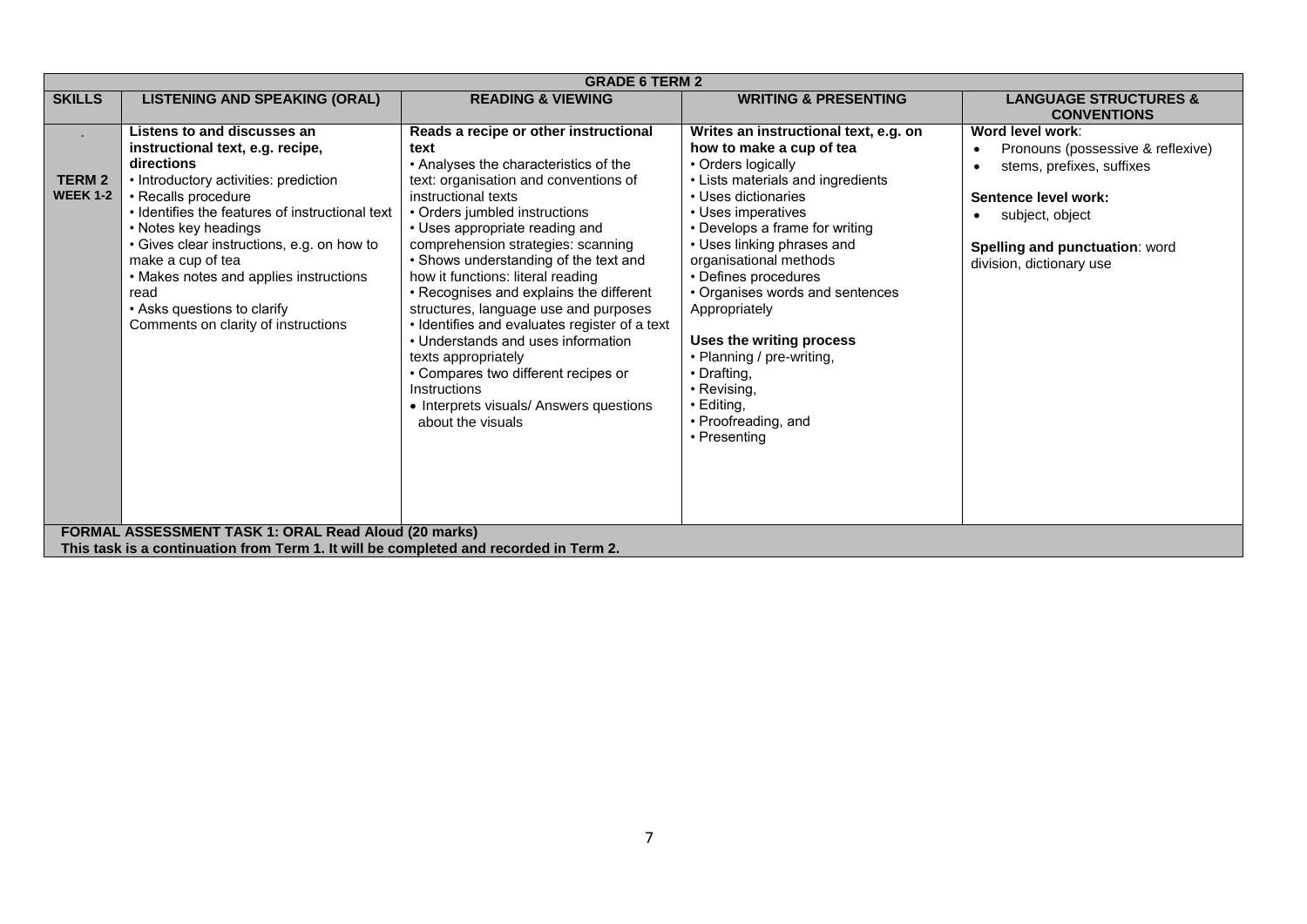| <b>SKILLS</b>                    | <b>LISTENING AND SPEAKING (ORAL)</b>                                                                                                                                                                                                                                                                                                                                                                                                                                                                         | <b>READING &amp; VIEWING</b>                                                                                                                                                                                                                                                                                                                                                                                                                                                                                                                                                                                                                                                                                                                          | <b>WRITING &amp; PRESENTING</b>                                                                                                                                                                                                                                                                                                                                                                                                                                                                            | <b>LANGUAGE STRUCTURES &amp;</b><br><b>CONVENTIONS</b>                                                                                                                                                |
|----------------------------------|--------------------------------------------------------------------------------------------------------------------------------------------------------------------------------------------------------------------------------------------------------------------------------------------------------------------------------------------------------------------------------------------------------------------------------------------------------------------------------------------------------------|-------------------------------------------------------------------------------------------------------------------------------------------------------------------------------------------------------------------------------------------------------------------------------------------------------------------------------------------------------------------------------------------------------------------------------------------------------------------------------------------------------------------------------------------------------------------------------------------------------------------------------------------------------------------------------------------------------------------------------------------------------|------------------------------------------------------------------------------------------------------------------------------------------------------------------------------------------------------------------------------------------------------------------------------------------------------------------------------------------------------------------------------------------------------------------------------------------------------------------------------------------------------------|-------------------------------------------------------------------------------------------------------------------------------------------------------------------------------------------------------|
|                                  | Listens to a novel<br>Text from the textbook or Teacher's<br>Resource File (TRF)<br>• Introductory activities: prediction                                                                                                                                                                                                                                                                                                                                                                                    | Reads a short novel<br>Text from the textbook or Teacher's<br>Resource File (TRF)<br>• Pre-reading: predicts from title and                                                                                                                                                                                                                                                                                                                                                                                                                                                                                                                                                                                                                           | Writes a book review<br>• Uses a frame<br>• Pre-writing: listens to extracts from a<br>read novel                                                                                                                                                                                                                                                                                                                                                                                                          | Word level work:<br>* verbs (finite, infinitives)<br>regular and irregular verbs                                                                                                                      |
| <b>TERM 2</b><br><b>WEEK 3-4</b> | • Listen to extracts from the novel<br>• Listens for specific details<br>• Identifies the main message<br>• Relates to own life<br>• Discusses the main ideas and specific<br>detail<br>• Uses information from the text in<br>response<br>• Discusses the social, moral and<br>cultural values in the text<br>Participates in group discussion<br>• Takes turns to turn<br>• Stays on topic<br>• Asks relevant questions<br>• Maintains discussion<br>Responds to others' ideas with<br>empathy and respect | discusses related themes/content<br>• Identifies and explains the central<br>events<br>• Identifies and discusses point of view<br>• Discusses the characters<br>• Identifies and discusses feelings<br>expressed<br>• Relates events and characters to own<br>life<br>• Uses a range of reading strategies<br>• Discusses the structure, language<br>use, purpose and audience<br>• Identifies the difference/s between<br>biographies/diaries and stories<br>• Uses a dictionary for vocabulary<br>Development<br>Reflects on texts read independently<br>• Retells story or main ideas in 3 to 5<br>sentences (summarizes)<br>• Expresses emotional response to<br>texts read.<br>• Relates to own life experiences<br>• Compares books/texts read | • Selects content appropriate for the<br>purpose<br>• Uses appropriate language and text<br>structure<br>• Uses the correct format<br>• Organises content logically - uses<br>chronology<br>• Uses appropriate grammar, spelling<br>and punctuation, including subject verb<br>concord<br>• Uses a dictionary for spelling and<br>vocabulary development<br>Uses the writing process<br>• Planning / pre-writing,<br>• Drafting,<br>• Revising,<br>$\cdot$ Editing,<br>• Proofreading, and<br>• Presenting | Sentence level work:<br>verb phrases & clauses<br>Spelling and punctuation:<br>dictionary use<br>Punctuation (exclamation mark,<br>question mark; full stop)<br>Spelling rules (plurals)<br>$\bullet$ |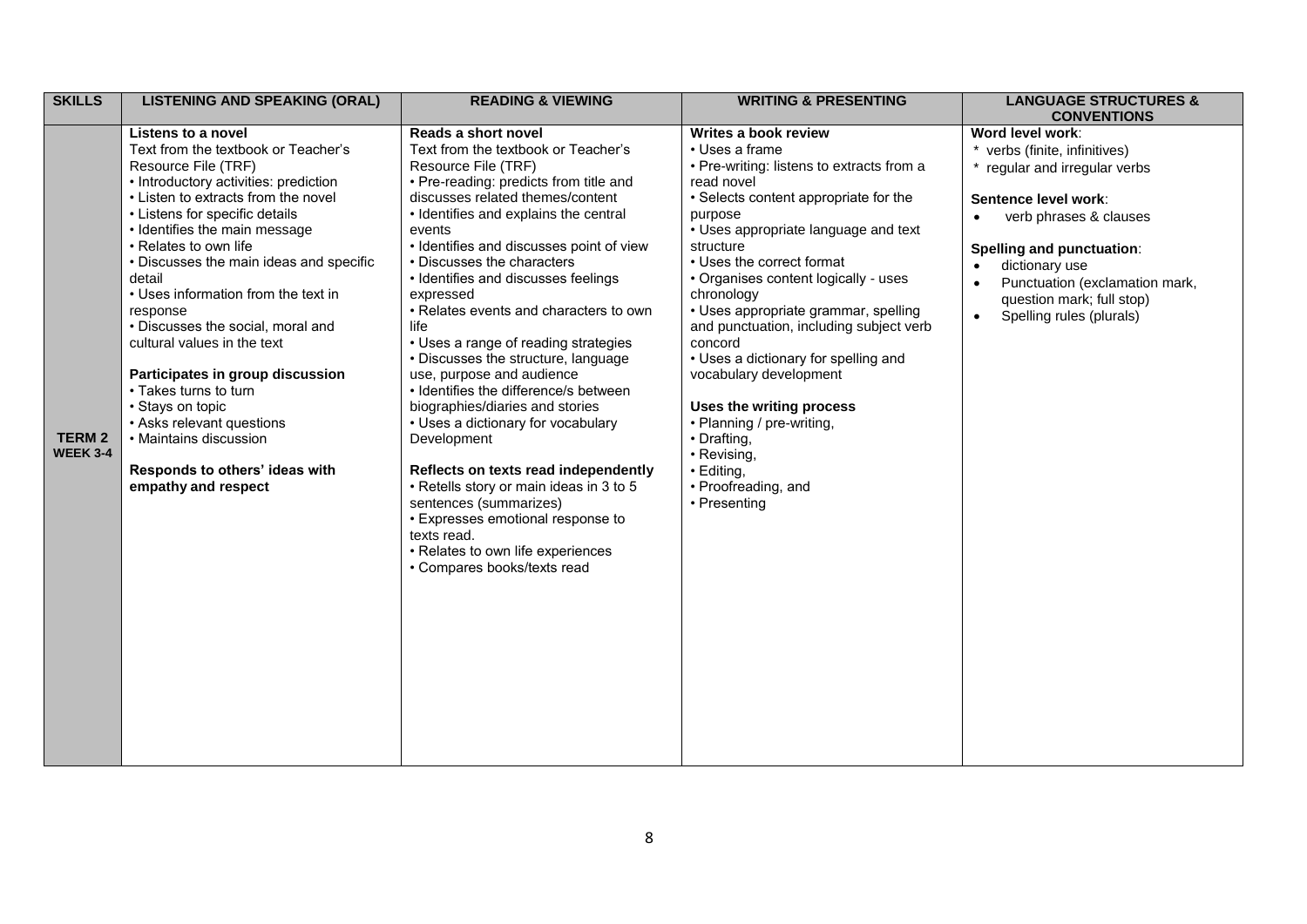| <b>SKILLS</b>                     | <b>LISTENING AND SPEAKING (ORAL)</b>                                                                                                                                                                                                                                                                                                                                                                                                                                                                                       | <b>READING &amp; VIEWING</b>                                                                                                                                                                                                                                                                                                                                                                                                                                                                                                              | <b>WRITING &amp; PRESENTING</b>                                                                                                                                                                                                                                                                                                                           | <b>LANGUAGE STRUCTURES &amp;</b>                                                                                                                |  |
|-----------------------------------|----------------------------------------------------------------------------------------------------------------------------------------------------------------------------------------------------------------------------------------------------------------------------------------------------------------------------------------------------------------------------------------------------------------------------------------------------------------------------------------------------------------------------|-------------------------------------------------------------------------------------------------------------------------------------------------------------------------------------------------------------------------------------------------------------------------------------------------------------------------------------------------------------------------------------------------------------------------------------------------------------------------------------------------------------------------------------------|-----------------------------------------------------------------------------------------------------------------------------------------------------------------------------------------------------------------------------------------------------------------------------------------------------------------------------------------------------------|-------------------------------------------------------------------------------------------------------------------------------------------------|--|
|                                   |                                                                                                                                                                                                                                                                                                                                                                                                                                                                                                                            |                                                                                                                                                                                                                                                                                                                                                                                                                                                                                                                                           |                                                                                                                                                                                                                                                                                                                                                           | <b>CONVENTIONS</b>                                                                                                                              |  |
| TERM 2<br><b>WEEK 5-6</b>         | Listens to and discusses a story<br>• Introductory activities: prediction<br>• Identifies themes, asks questions, and<br>relates ideas to own life experiences<br>• Identifies and discusses how<br>stereotypes are created<br>• Discusses response to text<br>• Links to own life<br>• Discusses social, moral and cultural<br>values in different texts and comments on<br>how these are conveyed in the text, e.g.<br>stereotyping.<br>• Uses presentation skills, e.g. volume,<br>pace, pausing, posture, gesture etc. | <b>Reads a story from the textbook or</b><br>from the Teacher's Resource File (TRF) or<br>class reader.<br>• Pre-reading activities: prediction<br>based on title and or graphics<br>• Reads aloud and silently, adjusting<br>reading strategies to suit the purpose<br>and audience<br>• Discusses social and cultural values<br>in texts<br>• Interprets and discusses message<br>• Shows understanding of the text, its<br>relationship to own life, its purpose<br>and how it functions<br>• Summarises the text in $3 - 5$ sentences | Writes a story<br>• Creates believable characters<br>• Shows knowledge of character, plot,<br>setting, conflict, climax<br>• Plots main events using a flow chart<br>- beginning (exposition), middle<br>(rising action, climax) and ending<br>(denouement)<br>• Orders logically<br>• Expresses ideas clearly and logically<br>• Uses a theme or message | Word level work:<br>auxiliary verbs<br>determiners<br>Sentence level work:<br>present, past, future continuous<br>tense<br>Word meaning: idioms |  |
| <b>FORMAL ASSESSMENT TASK 4:</b>  |                                                                                                                                                                                                                                                                                                                                                                                                                                                                                                                            |                                                                                                                                                                                                                                                                                                                                                                                                                                                                                                                                           |                                                                                                                                                                                                                                                                                                                                                           |                                                                                                                                                 |  |
| Transactional writing: (10 marks) |                                                                                                                                                                                                                                                                                                                                                                                                                                                                                                                            |                                                                                                                                                                                                                                                                                                                                                                                                                                                                                                                                           |                                                                                                                                                                                                                                                                                                                                                           |                                                                                                                                                 |  |
|                                   | Written before the controlled test                                                                                                                                                                                                                                                                                                                                                                                                                                                                                         |                                                                                                                                                                                                                                                                                                                                                                                                                                                                                                                                           |                                                                                                                                                                                                                                                                                                                                                           |                                                                                                                                                 |  |
|                                   |                                                                                                                                                                                                                                                                                                                                                                                                                                                                                                                            |                                                                                                                                                                                                                                                                                                                                                                                                                                                                                                                                           |                                                                                                                                                                                                                                                                                                                                                           |                                                                                                                                                 |  |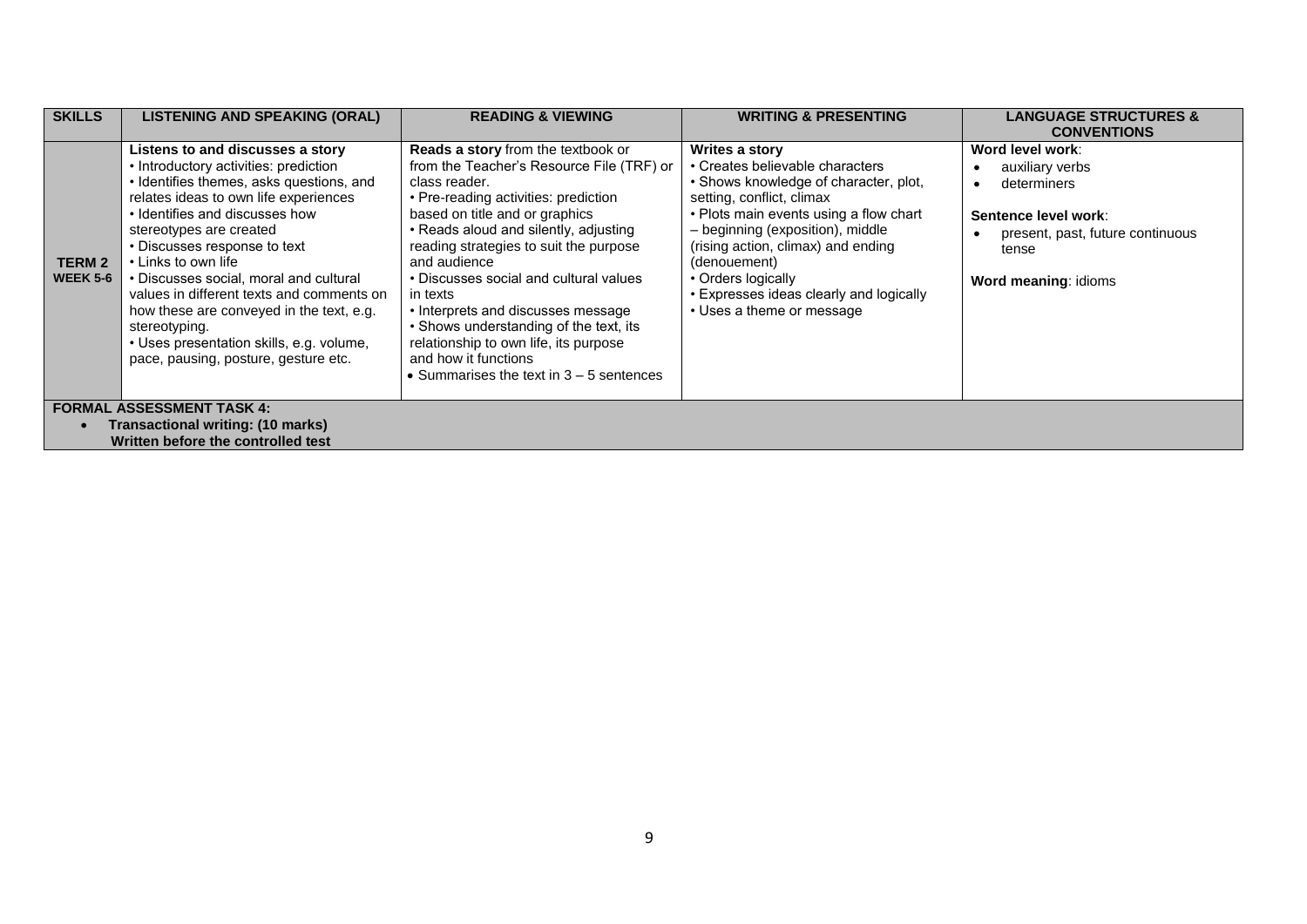| <b>SKILLS</b>                   | <b>LISTENING AND SPEAKING (ORAL)</b>                                                                                                                                                                                                                                                                                                                                                                                                                                                                                                                                                                                                                                                                                                                | <b>READING &amp; VIEWING</b>                                                                                                                                                                                                                                                                                                                                                                                                                                                                                                                                                                                                          | <b>WRITING &amp; PRESENTING</b>                                                                                                                                                                                                                                                                                            | <b>LANGUAGE STRUCTURES &amp;</b><br><b>CONVENTIONS</b>                                                                                                                                                |
|---------------------------------|-----------------------------------------------------------------------------------------------------------------------------------------------------------------------------------------------------------------------------------------------------------------------------------------------------------------------------------------------------------------------------------------------------------------------------------------------------------------------------------------------------------------------------------------------------------------------------------------------------------------------------------------------------------------------------------------------------------------------------------------------------|---------------------------------------------------------------------------------------------------------------------------------------------------------------------------------------------------------------------------------------------------------------------------------------------------------------------------------------------------------------------------------------------------------------------------------------------------------------------------------------------------------------------------------------------------------------------------------------------------------------------------------------|----------------------------------------------------------------------------------------------------------------------------------------------------------------------------------------------------------------------------------------------------------------------------------------------------------------------------|-------------------------------------------------------------------------------------------------------------------------------------------------------------------------------------------------------|
| <b>TERM2</b><br><b>WEEK 7-8</b> | Listens to and discusses an<br>information text e.g. a weather report<br>Text from the textbook or Teacher's<br>Resource File (TRF)<br>• Introductory activities: prediction<br>• Listens for specific details<br>• Discusses usefulness of the<br>information<br>• Links information to own life<br>• Discusses possible effects on people<br>• Compares conditions in different<br>places, indicates preferred<br>destinations with reasons<br>• Participates in discussions, justifying<br>own opinion<br>• Identifies features of weather reports:<br>register and the nature of language used<br>• Uses interaction strategies to<br>communicate effectively in group<br>situations<br>• Interprets and discusses more<br>complex visual texts | Reads an information text e.g.<br>weather report from newspaper, a<br>textbook or Teacher's Resource File<br>(TRF)<br>• Pre-reading: predicting from title,<br>headings and pictures<br>• Uses reading strategies: skims to get the<br>general idea, scans for specific details<br>• Identifies the way the text is organised<br>• Compares differences and similarities in<br>different places<br>• Reads an information text with visuals<br>e.g. map<br>• Uses reading strategies, e.g. makes<br>predictions and uses textual and<br>contextual clues<br>• Interprets visuals<br>• Uses a dictionary for vocabulary<br>development | Writes an information text e.g. a<br>weather chart<br>• Selects appropriate visuals and<br>content for the purpose<br>• Presents information using a map,<br>chart, graph or diagram.<br><b>Writing process</b><br>• Planning/pre-writing<br>• Drafting<br>$\cdot$ Revising<br>• Editing<br>• Proofreading<br>• Presenting | Word level work:<br>adjectives (attributive,<br>interrogative, demonstrative)<br>Sentence level work:<br>Noun phrases & clauses<br><b>Spelling and punctuation:</b><br>dictionary usage<br>Homophones |

|             | <b>FORMAL ASSESSMENT TASK 5: CONTROLLED TEST</b>                  |
|-------------|-------------------------------------------------------------------|
|             | <b>RESPONSE TO TEXTS (50 MARKS)</b>                               |
|             | Question 1: Literary/Non- literary text (20 marks)                |
|             | Question 2: Visual text (10 marks)                                |
| <b>WEEK</b> | Question 3: Summary writing (5 marks)                             |
| $9 - 10$    | <b>Question 4: Language Structures and Conventions (15 marks)</b> |
|             |                                                                   |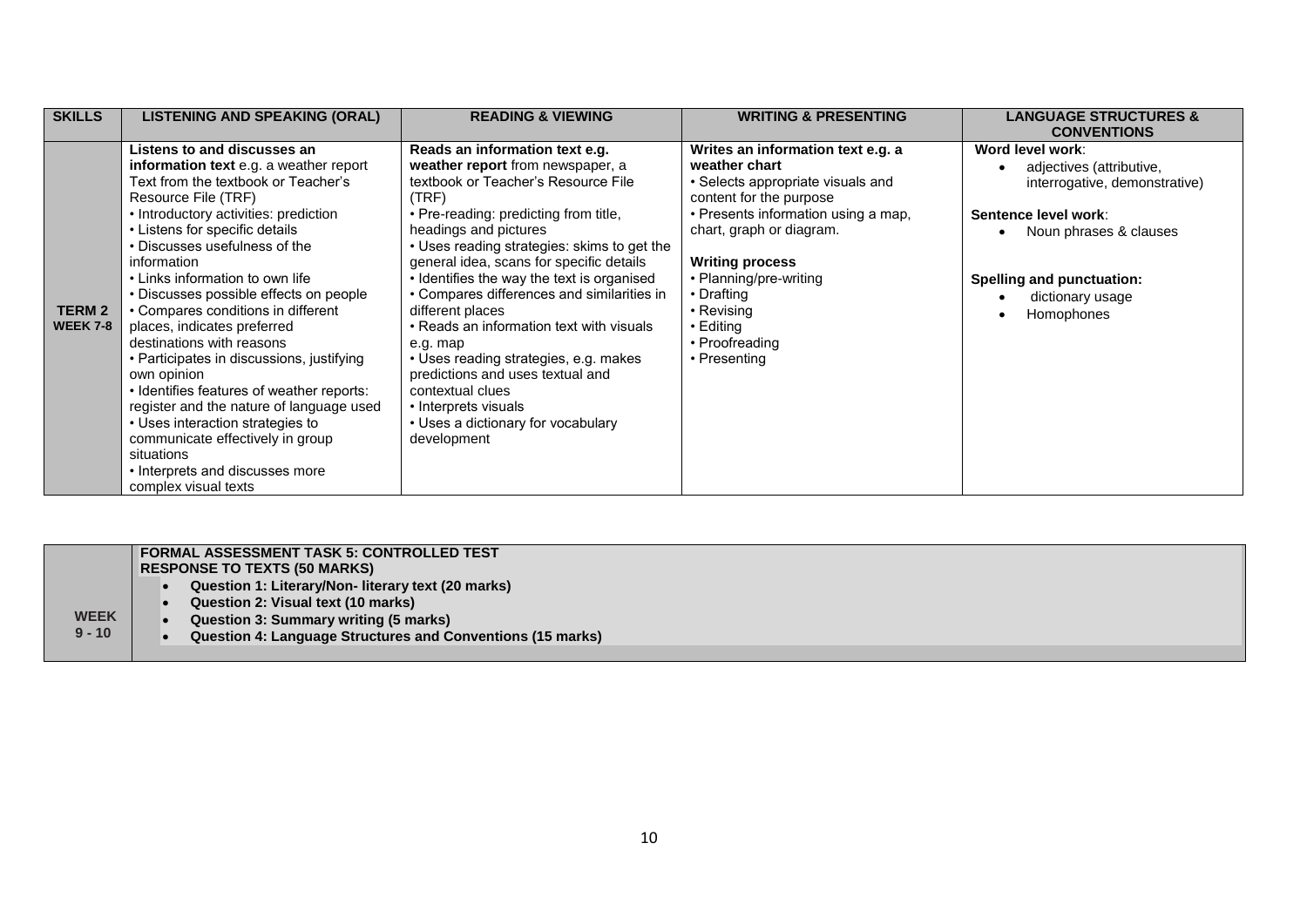|                                                                                                                                                            | <b>FORMATIVE ASSESSMENT ACTIVITIES</b>                                                                                                                                                 |                                                                                                                                                                                                                                    |                                                                                                                                                             |                                                                                                                                                                                                                                                        |
|------------------------------------------------------------------------------------------------------------------------------------------------------------|----------------------------------------------------------------------------------------------------------------------------------------------------------------------------------------|------------------------------------------------------------------------------------------------------------------------------------------------------------------------------------------------------------------------------------|-------------------------------------------------------------------------------------------------------------------------------------------------------------|--------------------------------------------------------------------------------------------------------------------------------------------------------------------------------------------------------------------------------------------------------|
|                                                                                                                                                            | <b>Listening and Speaking activities</b><br>Variety of Listening and Speaking<br>activities<br><b>Listening and Speaking activities</b><br>that comply with the Covid-19<br>conditions | <b>Reading and Viewing activities</b><br><b>Reading Process</b><br><b>Reading aloud activities</b><br><b>Reading Comprehension activities</b><br>Literature activities based on the<br>three prescribed genres for the<br>semester | <b>Writing and Presenting activities</b><br><b>Writing Process</b><br>Paragraphing<br><b>Transactional Texts</b><br><b>Essay</b><br><b>Creative Writing</b> | <b>Language Structures and Conventions</b><br><b>activities</b><br>Variety of Language Structures and<br><b>Convention activities</b>                                                                                                                  |
|                                                                                                                                                            |                                                                                                                                                                                        | <b>GRADE 6 ENG HL SUMMARY OF FORMAL ASSESSMENT TASKS: TERM 2</b>                                                                                                                                                                   |                                                                                                                                                             |                                                                                                                                                                                                                                                        |
| <b>FORMAL ASSESSMENT TASK 1: ORAL</b><br>Read Aloud (20 marks)<br>This task is a continuation from Term 1. It will<br>be completed and recorded in Term 2. |                                                                                                                                                                                        | <b>FORMAL ASSESSMENT TASK 4: WRITING</b><br>Transactional writing: (10 marks)<br>Written before the controlled test                                                                                                                | <b>RESPONSE TO TEXTS</b><br>Question 3: Summary writing (5 marks)<br>marks)                                                                                 | <b>FORMAL ASSESSMENT TASK 5: CONTROLLED TEST (50 marks)</b><br>Question 1: Literary / non-literary text comprehension (20 marks)<br>Question 2: Visual text comprehension (10 marks)<br>Question 4: Language Structures and Conventions in context (15 |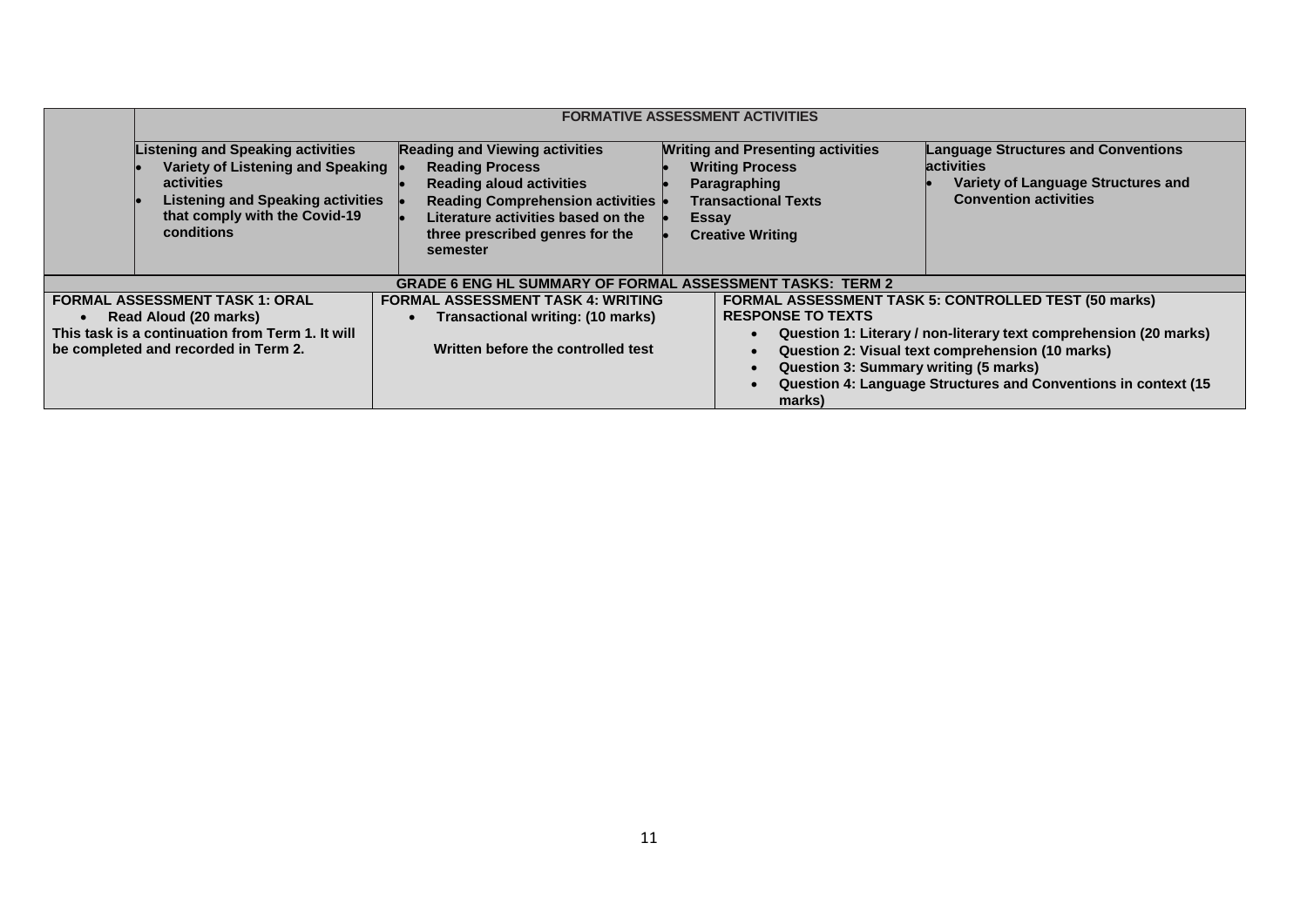|                                 | <b>GRADE 6 TERM 3</b>                                                                                                                                                                                                                                                                                                                                                                                           |                                                                                                                                                                                                                                                                                                                                                                                                                                                                                                                                                                                                                                                                                                                                                               |                                                                                                                                                                                                                                                                                                                                                                                                                                                                                                                                                                                                                 |                                                                                                                                                                                                                               |  |  |
|---------------------------------|-----------------------------------------------------------------------------------------------------------------------------------------------------------------------------------------------------------------------------------------------------------------------------------------------------------------------------------------------------------------------------------------------------------------|---------------------------------------------------------------------------------------------------------------------------------------------------------------------------------------------------------------------------------------------------------------------------------------------------------------------------------------------------------------------------------------------------------------------------------------------------------------------------------------------------------------------------------------------------------------------------------------------------------------------------------------------------------------------------------------------------------------------------------------------------------------|-----------------------------------------------------------------------------------------------------------------------------------------------------------------------------------------------------------------------------------------------------------------------------------------------------------------------------------------------------------------------------------------------------------------------------------------------------------------------------------------------------------------------------------------------------------------------------------------------------------------|-------------------------------------------------------------------------------------------------------------------------------------------------------------------------------------------------------------------------------|--|--|
| <b>SKILLS</b>                   | <b>LISTENING AND SPEAKING (ORAL)</b>                                                                                                                                                                                                                                                                                                                                                                            | <b>READING &amp; VIEWING</b>                                                                                                                                                                                                                                                                                                                                                                                                                                                                                                                                                                                                                                                                                                                                  | <b>WRITING &amp; PRESENTING</b>                                                                                                                                                                                                                                                                                                                                                                                                                                                                                                                                                                                 | <b>LANGUAGE STRUCTURES &amp;</b><br><b>CONVENTIONS</b>                                                                                                                                                                        |  |  |
| <b>TERM3</b><br><b>WEEK 1-2</b> | Discusses a novel<br>Text from the textbook or Teacher's<br>Resource File (TRF)<br>• Introductory activities: prediction<br>• Listening to read novel extract<br>• Predicts what is going to happen<br>• Explains author and reader's point of<br>view<br>• Stays on topic<br>• Explains logically<br>• Discusses main ideas and specific<br>details<br>• Asks relevant questions and responds<br>appropriately | Reads a novel<br>Text from the textbook or Teacher's<br>Resource File (TRF)<br>• Pre-reading: predicts from title and<br>discusses related themes/content<br>• Identifies and explains the central<br>idea<br>• Discusses the characters<br>• Identifies and discusses feelings<br>expressed<br>• Discusses suspense and twist<br>• Relates events and characters to<br>own life<br>• Uses a range of reading strategies<br>• Discusses the structure, language<br>use, purpose and audience<br>• Uses a dictionary for vocabulary<br>development<br>Reflects on texts read independently<br>• Retells story or main ideas in 3 to 5<br>sentences<br>• Expresses emotional response to<br>texts read.<br>• Relates to own life<br>• Compares books/texts read | Writes a book review<br>• Uses a frame<br>• Pre-writing: listens to extracts from a<br>read novel<br>• Selects content appropriate for the<br>purpose<br>• Uses appropriate language and text<br>structure<br>• Uses the correct format<br>• Organises content logically - uses<br>chronology<br>• Uses appropriate grammar, spelling<br>and punctuation, including subject verb<br>concord<br>• Uses a dictionary for spelling and<br>vocabulary development<br>Uses the writing process<br>• Planning / pre-writing,<br>• Drafting,<br>• Revising,<br>$\cdot$ Editing,<br>• Proofreading, and<br>• Presenting | Word level work:<br>interrogative, demonstrative,<br>indefinite pronouns<br>Sentence level work:<br>simple present, past, future tense<br>Spelling and punctuation:<br>dictionary usage, word division<br>synonyms & antonyms |  |  |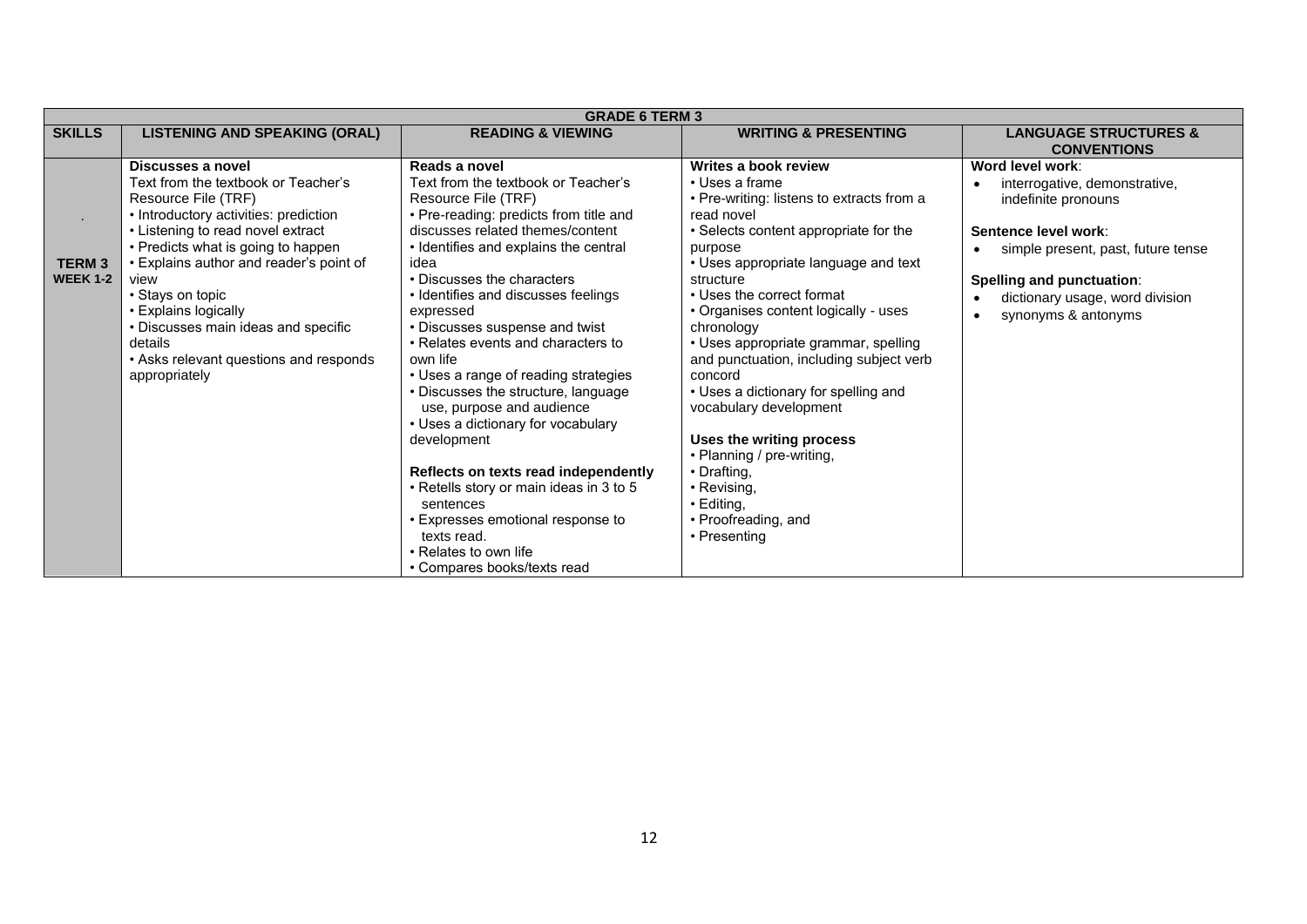| <b>SKILLS</b>                   | <b>LISTENING AND SPEAKING (ORAL)</b>                                                                                                                                                                                                                                                                                                                                                                                                                                                                                                                              | <b>READING &amp; VIEWING</b>                                                                                                                                                                                                                                                                                                                                                                                                                                                                                                                | <b>WRITING &amp; PRESENTING</b>                                                                                                                                                                                                                                                                                                                                                                                                                                                                   | <b>LANGUAGE STRUCTURES &amp;</b><br><b>CONVENTIONS</b>                                                                                                                                                                        |
|---------------------------------|-------------------------------------------------------------------------------------------------------------------------------------------------------------------------------------------------------------------------------------------------------------------------------------------------------------------------------------------------------------------------------------------------------------------------------------------------------------------------------------------------------------------------------------------------------------------|---------------------------------------------------------------------------------------------------------------------------------------------------------------------------------------------------------------------------------------------------------------------------------------------------------------------------------------------------------------------------------------------------------------------------------------------------------------------------------------------------------------------------------------------|---------------------------------------------------------------------------------------------------------------------------------------------------------------------------------------------------------------------------------------------------------------------------------------------------------------------------------------------------------------------------------------------------------------------------------------------------------------------------------------------------|-------------------------------------------------------------------------------------------------------------------------------------------------------------------------------------------------------------------------------|
| <b>TERM3</b><br><b>WEEK 3-4</b> | Listens to and discusses a folklore,<br>e.g. a myth or a legend,<br>• Introductory activities: prediction<br>• Recalls events in the correct<br>sequence and using the correct tense<br>• Interacts positively during group<br>discussions<br>• Listening:<br>• Identifies how stereotypes are created<br>and their effects on the listener.<br>• Discusses characters<br>• Discusses plot, conflict and setting<br>• Discusses messages in the text<br>• Reflects cultural customs, values and<br>beliefs<br>• Reflects on the struggle between<br>good and evil | Reads a folklore, e.g. a myth or a<br>legend from the textbook or from the<br>Teacher's Resource File (TRF).<br>• Pre-reading activities e.g. prediction<br>based on title and or graphics<br>• Uses reading strategies: skimming,<br>scanning, prediction, views visuals in<br>order to interpret<br>• Discusses elements of fables, e.g.<br>characters and messages<br>• Explains interpretation and overall<br>response to text<br>• Invents and describes preferred<br>results or endings<br>• Summarises the text in $3 - 5$ sentences | Writes a character sketch<br>• Thinks about characterisation<br>• Uses descriptive words to compare<br>characters<br>• Plans, drafts and refines writing,<br>focusing on improving spelling, tenses and<br>linking sentences into cohesive<br>paragraphs<br>• Shows understanding of setting, plot,<br>conflict and theme.<br>• Correct use of tenses<br>Uses the writing process<br>• Planning / pre-writing,<br>• Drafting,<br>• Revising,<br>• Editing,<br>• Proofreading, and<br>• Presenting | Word level work:<br>Adjectives (builds on use of<br>adjectives)<br>verbs (gerunds)<br>$\bullet$<br>Sentence level work:<br>Active & passive voice<br>Negative form<br>Spelling and punctuation:<br>Punctuation (contractions) |

| <b>SKILLS</b>                   | <b>LISTENING AND SPEAKING (ORAL)</b>                                                                                                                                                                                                                                                                                                                                                         | <b>READING &amp; VIEWING</b>                                                                                                                                                                                                                                                                                                                                                                                                                                                                                                                                                        | <b>WRITING &amp; PRESENTING</b>                                                                                                                                                                                                                                                                                                                                                                                                                            | <b>LANGUAGE STRUCTURES &amp;</b><br><b>CONVENTIONS</b>                                                                                                                                                                           |
|---------------------------------|----------------------------------------------------------------------------------------------------------------------------------------------------------------------------------------------------------------------------------------------------------------------------------------------------------------------------------------------------------------------------------------------|-------------------------------------------------------------------------------------------------------------------------------------------------------------------------------------------------------------------------------------------------------------------------------------------------------------------------------------------------------------------------------------------------------------------------------------------------------------------------------------------------------------------------------------------------------------------------------------|------------------------------------------------------------------------------------------------------------------------------------------------------------------------------------------------------------------------------------------------------------------------------------------------------------------------------------------------------------------------------------------------------------------------------------------------------------|----------------------------------------------------------------------------------------------------------------------------------------------------------------------------------------------------------------------------------|
| <b>TERM3</b><br><b>WEEK 5-6</b> | Listens to a short story<br>• Introductory activities: prediction<br>• Recalls events in the correct<br>sequence and using the correct tense<br>• Interacts positively during group<br>discussions<br>• Identifies how stereotypes are created<br>and their effects on the listener.<br>• Discusses characters<br>• Discusses plot, conflict and setting<br>• Discusses messages in the text | <b>Reads a short story from the textbook,</b><br>class reader or from the Teacher's<br>Resource File (TRF).<br>• Pre-reading activities: prediction<br>based on title and or graphics<br>• Examines the text for hidden<br>messages and summarizes the main<br>and supporting ideas<br>• Explains how the writer manipulates<br>the reader's perceptions: the<br>techniques used, characterisation<br>• Critically discusses cultural and social<br>values in text<br>• Discusses plot, theme, setting and<br>characterisation<br>• Uses a dictionary for vocabulary<br>Development | Writes a friendly letter/A diary entry<br>• Uses correct layout<br>• Shows awareness of audience and<br>style<br>• Uses appropriate tone<br>• Plans, drafts and refines writing,<br>focusing on improving language,<br>spelling, tenses and linking sentences<br>into cohesive paragraphs<br>• Uses connecting words, e.g.<br>'however', synonyms and antonyms<br>to link sentences into cohesive<br>paragraphs<br>• Uses correct spelling and punctuation | Word level work:<br>connecting words<br>Word meaning:<br>ambiguity, multiple meaning<br>Sentence level work: past perfect<br>tense; future perfect tense<br>Spelling and punctuation:<br>word division (syllables)<br>Homophones |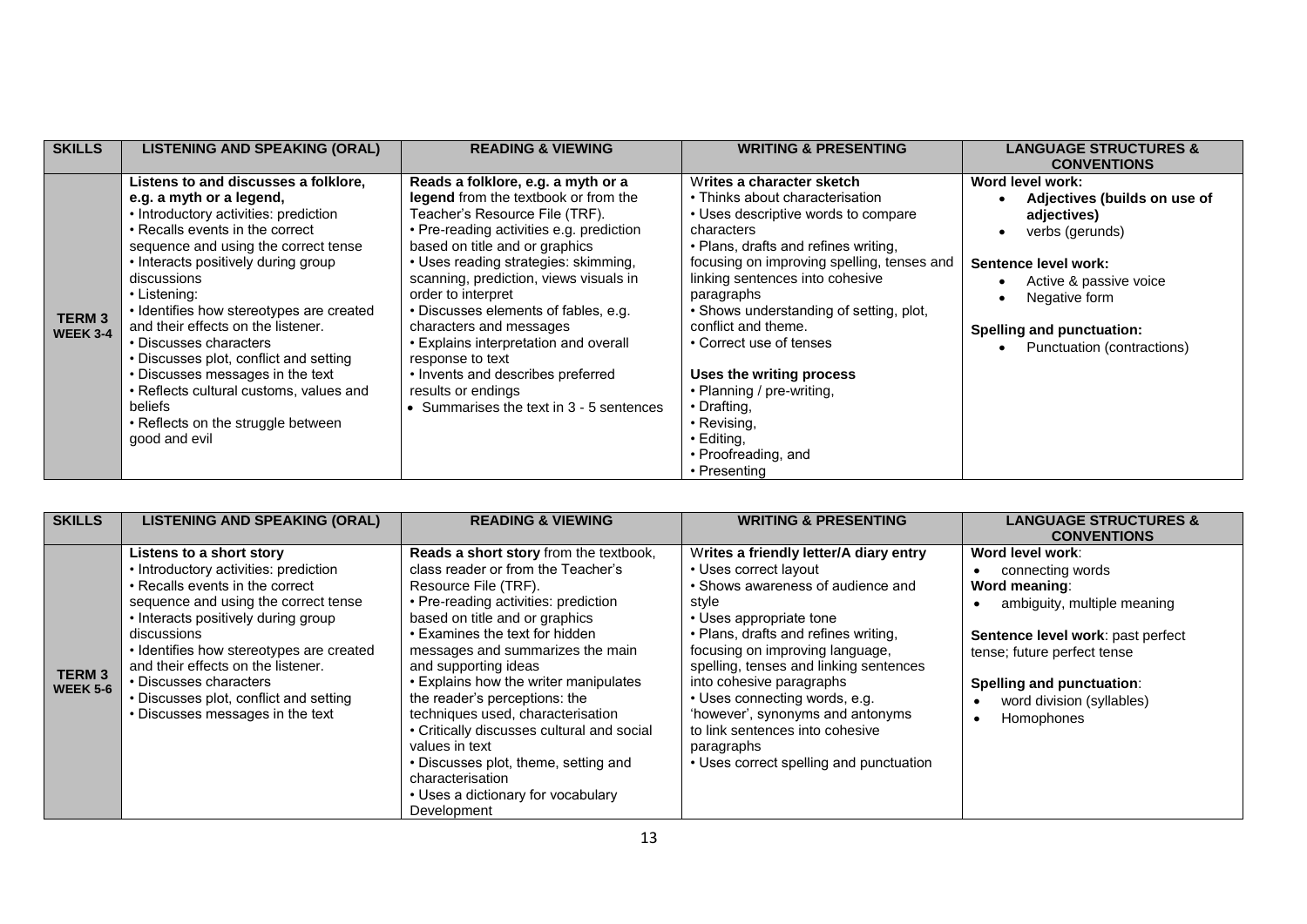| <b>SKILLS</b>   | <b>LISTENING AND SPEAKING (ORAL)</b>     | <b>READING &amp; VIEWING</b>               | <b>WRITING &amp; PRESENTING</b>         | <b>LANGUAGE STRUCTURES &amp;</b>     |
|-----------------|------------------------------------------|--------------------------------------------|-----------------------------------------|--------------------------------------|
|                 |                                          |                                            |                                         | <b>CONVENTIONS</b>                   |
|                 | Listens or view audio/visual /read       | Reads a cartoon / comic strips from        | Writes a cartoon / comic script         | Word level work: verbs (participle), |
|                 | text: cartoon / comic strips             | the textbook or from the Teacher's         | • Uses a frame                          | moods, adverbs, adjectives           |
|                 | • Introductory activities: prediction    | Resource File (TRF).                       | • Defines the concept                   |                                      |
|                 | • Views and discusses content and        | • Follows short printed instructions       | • Outlines the script                   | Sentence level work: active voice,   |
|                 | messages of the text                     | and interprets them and explains           | • Uses correct format                   | passive voice, direct and indirect   |
|                 | • Discusses appropriateness of the       | simple visual text: graphs, diagrams,      | • Uses interesting main and supporting  | speech                               |
|                 | graphics to the text                     | graphics                                   | characters                              |                                      |
|                 | • Discusses the effectiveness of the     | • Examines the text for hidden             | • Uses effective plot and conflict      | Spelling and punctuation: dictionary |
|                 | graphics and music                       | messages and summarises the main           | • Writes and designs visual texts using | use, word division                   |
|                 | • Shares ideas on the title and the text | and supporting ideas                       | language, pictures and sound effects    |                                      |
| <b>TERM3</b>    | • Discusses any new words vital to the   | • Explains how the writer manipulates the  | creatively, e.g. an advertisement for   |                                      |
| <b>WEEK 7-8</b> | understanding of the programme           | reader's perceptions: the techniques used, | television                              |                                      |
|                 | • Discusses main characters and the      | characterisation                           |                                         |                                      |
|                 | underlying message                       | • Critically discusses cultural and social | Uses the Writing process:               |                                      |
|                 | • Identifies and discusses how           | values in text                             | • Planning/pre-writing                  |                                      |
|                 | perceptions are influenced by the        | • Identifies different perspectives and    | • Drafting                              |                                      |
|                 | content, choice of words and the         | gives own perspective based on             | $\cdot$ Revising                        |                                      |
|                 | speaker's body language                  | evidence in the text                       | • Editing                               |                                      |
|                 |                                          | • Interprets and analyses details in       | • Proofreading                          |                                      |
|                 |                                          | graphical texts                            | • Presenting                            |                                      |
|                 |                                          | • Transfers detail from one form to        |                                         |                                      |
|                 |                                          | Another                                    |                                         |                                      |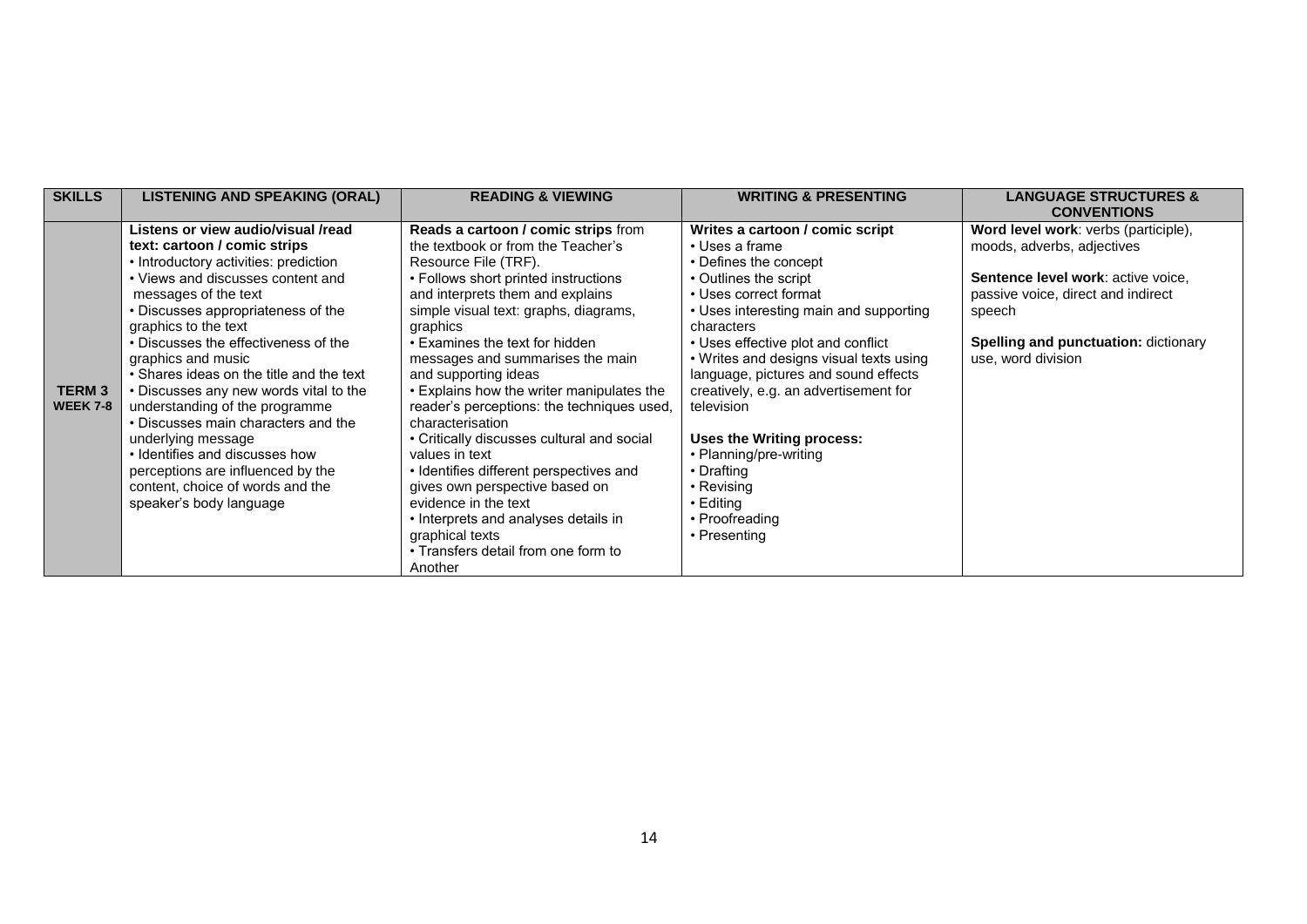|                 |                                                                                                                                                                                                                                                                                                                                                                                                                                    |                              | <b>GRADE 6 TERM 3</b>                                                                                                                                                                                                                                                                                                                                                                                     |                                                                                                                                                                                                                                        |  |
|-----------------|------------------------------------------------------------------------------------------------------------------------------------------------------------------------------------------------------------------------------------------------------------------------------------------------------------------------------------------------------------------------------------------------------------------------------------|------------------------------|-----------------------------------------------------------------------------------------------------------------------------------------------------------------------------------------------------------------------------------------------------------------------------------------------------------------------------------------------------------------------------------------------------------|----------------------------------------------------------------------------------------------------------------------------------------------------------------------------------------------------------------------------------------|--|
| <b>SKILLS</b>   | <b>LISTENING AND SPEAKING (ORAL)</b>                                                                                                                                                                                                                                                                                                                                                                                               | <b>READING &amp; VIEWING</b> | <b>WRITING &amp; PRESENTING</b>                                                                                                                                                                                                                                                                                                                                                                           | <b>LANGUAGE STRUCTURES &amp;</b><br><b>CONVENTIONS</b>                                                                                                                                                                                 |  |
| <b>WEEK 4-8</b> | Project based on any ONE of the literature genres studied: poems / folktales / short stories / drama / novel. Note: There must be a variation of genres across the grades.<br>Planning / Preparation/ Research/ Investigation of oral presentation and creative writing of project.                                                                                                                                                |                              |                                                                                                                                                                                                                                                                                                                                                                                                           |                                                                                                                                                                                                                                        |  |
|                 | FORMAL ASSESSMENT TASK 6: CREATIVE WRITING PROJECT (40 MARKS)                                                                                                                                                                                                                                                                                                                                                                      |                              | <b>FORMAL ASSESSMENT TASK 7: CREATIVE WRITING PROJECT (20 MARKS)</b>                                                                                                                                                                                                                                                                                                                                      |                                                                                                                                                                                                                                        |  |
|                 | Stage 1: Research (Learners do research on their project)<br>(10 marks)<br><b>Week 4 - 5</b><br>Stage 2: Writing (Learners engage in the write-up of their project)<br>$(30 \text{ marks})$<br>Planning/pre-writing of the creative writing project<br>$\bullet$<br><b>Drafting</b><br>$\bullet$<br><b>Revising</b><br>$\bullet$<br><b>Editing</b><br>$\bullet$<br><b>Proofreading</b><br>$\bullet$<br><b>Presenting</b><br>Week 6 |                              | Stage 3: Oral presentation (Learners do the Oral presentation of their project)<br>$(20 \text{ marks})$<br>Oral presentation:<br>Presents central idea and supporting details<br>Shows evidence of research/ investigation<br>volume<br>Participates in a discussion<br>Gives constructive feedback<br><b>Maintains discussion</b><br>Shows sensitivity to the rights and feelings of others<br>recorded. | Uses appropriate structure: introduction, body and conclusion<br>Uses appropriate body language and presentation skills, e.g. makes eye contact,<br>Commence with the oral task in term 3 and conclude in term 4 when the mark will be |  |

| <b>SKILLS</b>                    | <b>LISTENING AND SPEAKING (ORAL)</b>                                                                                 | <b>READING &amp; VIEWING</b>                                                                            | <b>WRITING &amp; PRESENTING</b>                                    | <b>LANGUAGE STRUCTURES &amp;</b>                  |
|----------------------------------|----------------------------------------------------------------------------------------------------------------------|---------------------------------------------------------------------------------------------------------|--------------------------------------------------------------------|---------------------------------------------------|
|                                  |                                                                                                                      |                                                                                                         |                                                                    | <b>CONVENTIONS</b>                                |
|                                  | Listens to and discusses drama<br>• Introductory activities: prediction                                              | Reads reviews of play/drama<br>• Pre-reading activities, e.g. prediction                                | Writes a dialogue / a short play script<br>• Uses characterisation | Word level work:<br>stems, prefixes, suffixes     |
|                                  | • Discusses key feature of the text.<br>• Identifies how stereotypes are created                                     | based on title and or graphics<br>• Uses different reading strategies e.g.                              | • Uses correct layout<br>• Establishes tone or mood                | Sentence level work:                              |
|                                  | and how this affects the listener<br>• Identifies themes, asks questions<br>• Identifies and discusses values in the | skimming, scanning to identify main and<br>supporting ideas                                             | • Shows an understanding of style and<br>register                  | active voice, passive voice<br>interrogative form |
| <b>TERM3</b><br><b>WEEK 9-10</b> | text<br>• Links content and messages in the                                                                          | • Critically discusses cultural and social<br>values in text<br>• Identifies different perspectives and | Uses the writing process<br>• Planning/pre-writing                 | <b>Spelling and punctuation:</b>                  |
|                                  | text to own life                                                                                                     | gives own perspective based on                                                                          | • Drafting                                                         | colon, semi-colon                                 |
|                                  | • Gives critical comment on messages<br>in the text                                                                  | evidence in the text                                                                                    | • Revising<br>• Editing                                            |                                                   |
|                                  |                                                                                                                      |                                                                                                         | • Proofreading<br>• Presenting                                     |                                                   |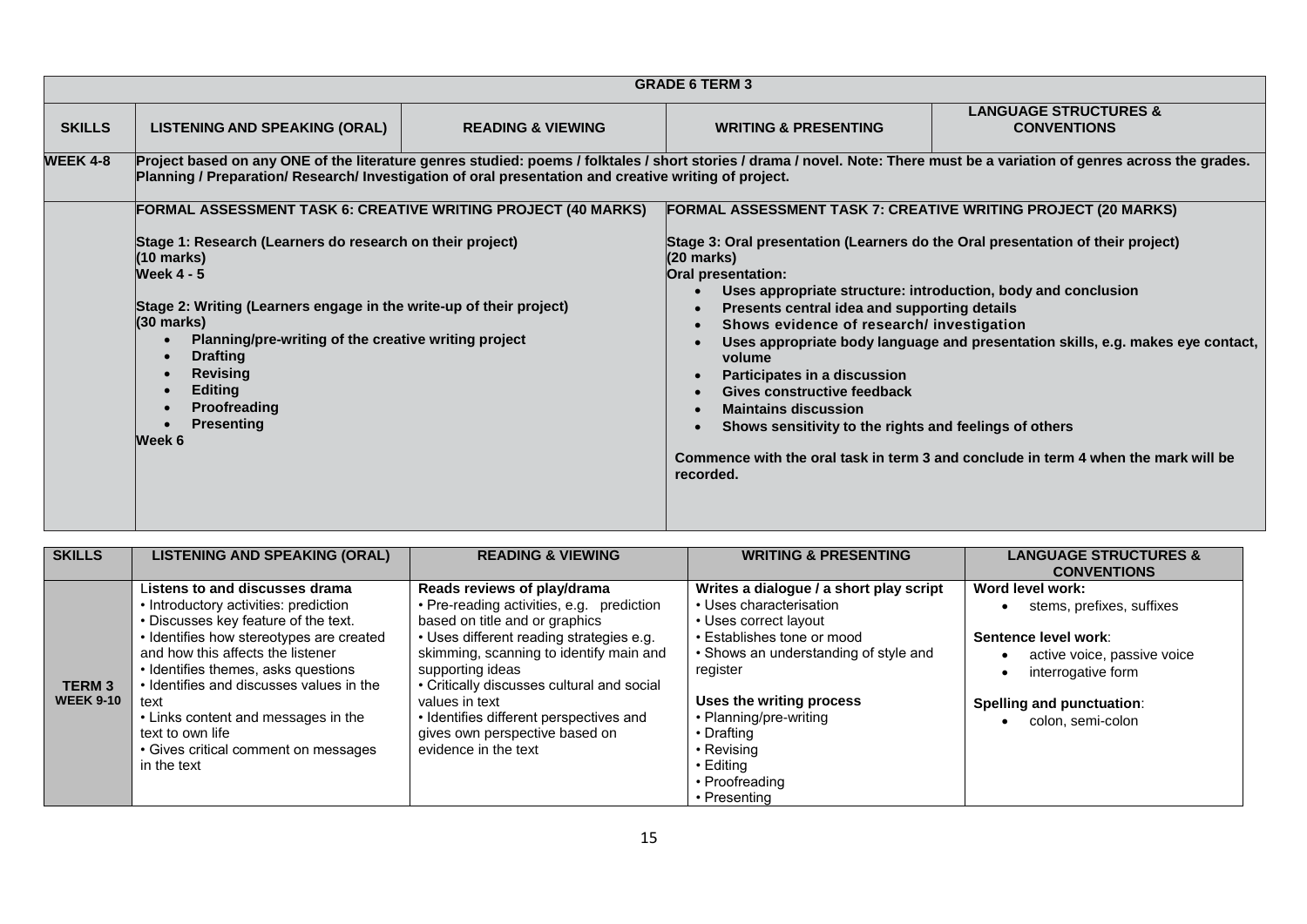|                                                                                                                  | <b>FORMATIVE ASSESSMENT ACTIVITIES</b>                                                                                                                                                 |                                                                                                                                                   |                                                                                                                                                    |                                                                                                                                                             |                                                                                                                                       |
|------------------------------------------------------------------------------------------------------------------|----------------------------------------------------------------------------------------------------------------------------------------------------------------------------------------|---------------------------------------------------------------------------------------------------------------------------------------------------|----------------------------------------------------------------------------------------------------------------------------------------------------|-------------------------------------------------------------------------------------------------------------------------------------------------------------|---------------------------------------------------------------------------------------------------------------------------------------|
|                                                                                                                  | <b>Listening and Speaking activities</b><br>Variety of Listening and Speaking<br>activities<br><b>Listening and Speaking activities</b><br>that comply with the Covid-19<br>conditions | <b>Reading and Viewing activities</b><br><b>Reading Process</b><br><b>Reading aloud activities</b><br>three prescribed genres for the<br>semester | <b>Reading Comprehension activities</b><br>Literature activities based on the                                                                      | <b>Writing and Presenting activities</b><br><b>Writing Process</b><br>Paragraphing<br><b>Transactional Texts</b><br><b>Essay</b><br><b>Creative Writing</b> | <b>Language Structures and Conventions</b><br><b>activities</b><br><b>Variety of Language Structures</b><br>and Convention activities |
|                                                                                                                  |                                                                                                                                                                                        |                                                                                                                                                   |                                                                                                                                                    | <b>GRADE 6 ENG HL SUMMARY OF FORMAL ASSESSMENT TASKS: TERM 3</b>                                                                                            |                                                                                                                                       |
|                                                                                                                  | <b>FORMAL ASSESSMENT TASK 6</b>                                                                                                                                                        |                                                                                                                                                   |                                                                                                                                                    | <b>FORMAL ASSESSMENT TASK 7 Oral</b>                                                                                                                        |                                                                                                                                       |
|                                                                                                                  | Creative Writing (10+30=40 marks)                                                                                                                                                      |                                                                                                                                                   | Oral presentation of project (20 marks)                                                                                                            |                                                                                                                                                             |                                                                                                                                       |
| Project based on any ONE of the literature genres studied: poems /<br>folktales / short stories / drama / novel. |                                                                                                                                                                                        | recorded.)                                                                                                                                        | Note: There must be a variation of genres across the grades.<br>Commence with the oral task in term 3 and conclude in term 4 when the mark will be |                                                                                                                                                             |                                                                                                                                       |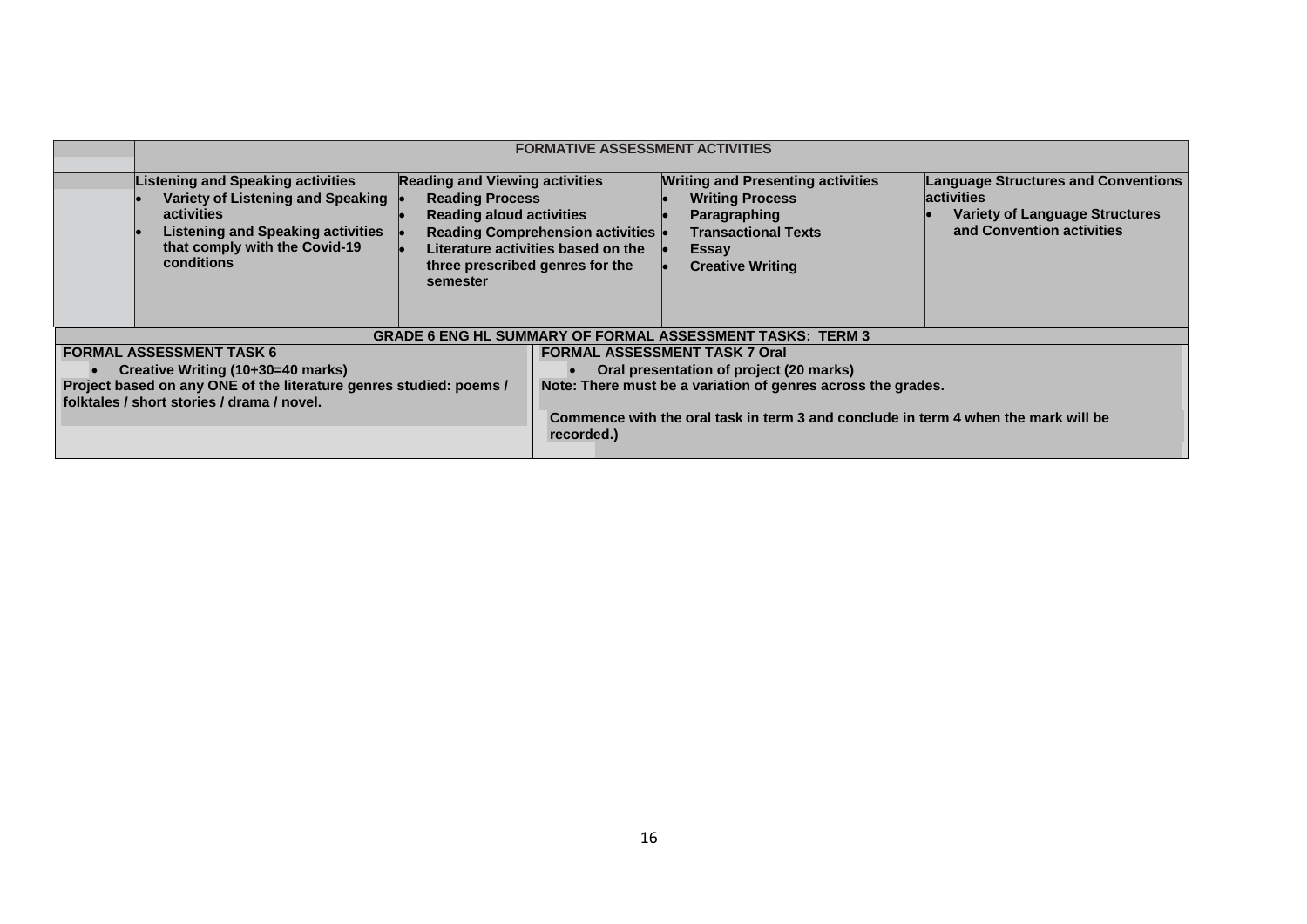|                                  | <b>GRADE 6 TERM 4</b>                                                                                                                                                                                                                                                                                                                                                                                               |                                                                                                                                                                                                                                                                                                                                                                                                                                                                                                                                                                                                                       |                                                                                                                                                                                                                                                                                                            |                                                                                                                                                        |  |  |
|----------------------------------|---------------------------------------------------------------------------------------------------------------------------------------------------------------------------------------------------------------------------------------------------------------------------------------------------------------------------------------------------------------------------------------------------------------------|-----------------------------------------------------------------------------------------------------------------------------------------------------------------------------------------------------------------------------------------------------------------------------------------------------------------------------------------------------------------------------------------------------------------------------------------------------------------------------------------------------------------------------------------------------------------------------------------------------------------------|------------------------------------------------------------------------------------------------------------------------------------------------------------------------------------------------------------------------------------------------------------------------------------------------------------|--------------------------------------------------------------------------------------------------------------------------------------------------------|--|--|
| <b>SKILLS</b>                    | <b>LISTENING AND SPEAKING (ORAL)</b>                                                                                                                                                                                                                                                                                                                                                                                | <b>READING &amp; VIEWING</b>                                                                                                                                                                                                                                                                                                                                                                                                                                                                                                                                                                                          | <b>WRITING &amp; PRESENTING</b>                                                                                                                                                                                                                                                                            | <b>LANGUAGE STRUCTURES &amp;</b>                                                                                                                       |  |  |
|                                  |                                                                                                                                                                                                                                                                                                                                                                                                                     |                                                                                                                                                                                                                                                                                                                                                                                                                                                                                                                                                                                                                       |                                                                                                                                                                                                                                                                                                            | <b>CONVENTIONS</b>                                                                                                                                     |  |  |
| <b>TERM 4</b><br><b>WEEK 1-2</b> | Listens to and discusses an<br>instructional text, e.g. recipe,<br>directions<br>• Introductory activities: prediction<br>• Recalls procedure<br>• Identifies the features of instructional text<br>• Notes key headings<br>Gives clear instructions, e.g. on how<br>to make a cup of tea<br>• Makes notes and applies instructions<br>read<br>• Asks questions to clarify<br>• Comments on clarity of instructions | Reads an instructional text e.g.<br>recipe, direction<br>• Analyses the characteristics of the<br>text: organisation and conventions of<br>instructional texts<br>• Orders jumbled instructions<br>• Uses appropriate reading and<br>comprehension strategies: scanning<br>• Shows understanding of the text and<br>how it functions: literal reading<br>• Recognises and explains the different<br>structures, language use and purposes<br>• Identifies and evaluates register of a text<br>• Understands and uses information<br>texts appropriately<br>• Compares two different recipes or<br><b>Instructions</b> | Writes an instructional text<br>• Orders logically<br>• Lists materials and ingredients<br>• Uses dictionaries<br>• Uses imperatives<br>• Develops a frame for writing<br>• Uses linking phrases and<br>organisational methods<br>• Defines procedures<br>• Organises words and sentences<br>appropriately | Word level work: adverbs of manner,<br>time, place, degree, duration and<br>frequency<br>Sentence level work: compound<br>sentences, complex sentences |  |  |
|                                  | <b>FORMAL ASSESSMENT TASK 7:</b>                                                                                                                                                                                                                                                                                                                                                                                    |                                                                                                                                                                                                                                                                                                                                                                                                                                                                                                                                                                                                                       |                                                                                                                                                                                                                                                                                                            |                                                                                                                                                        |  |  |
|                                  | <b>Oral Presentation (20 marks)</b>                                                                                                                                                                                                                                                                                                                                                                                 |                                                                                                                                                                                                                                                                                                                                                                                                                                                                                                                                                                                                                       |                                                                                                                                                                                                                                                                                                            |                                                                                                                                                        |  |  |
|                                  | This task is a continuation from Term 3. It will be completed and recorded in Term 4.                                                                                                                                                                                                                                                                                                                               |                                                                                                                                                                                                                                                                                                                                                                                                                                                                                                                                                                                                                       |                                                                                                                                                                                                                                                                                                            |                                                                                                                                                        |  |  |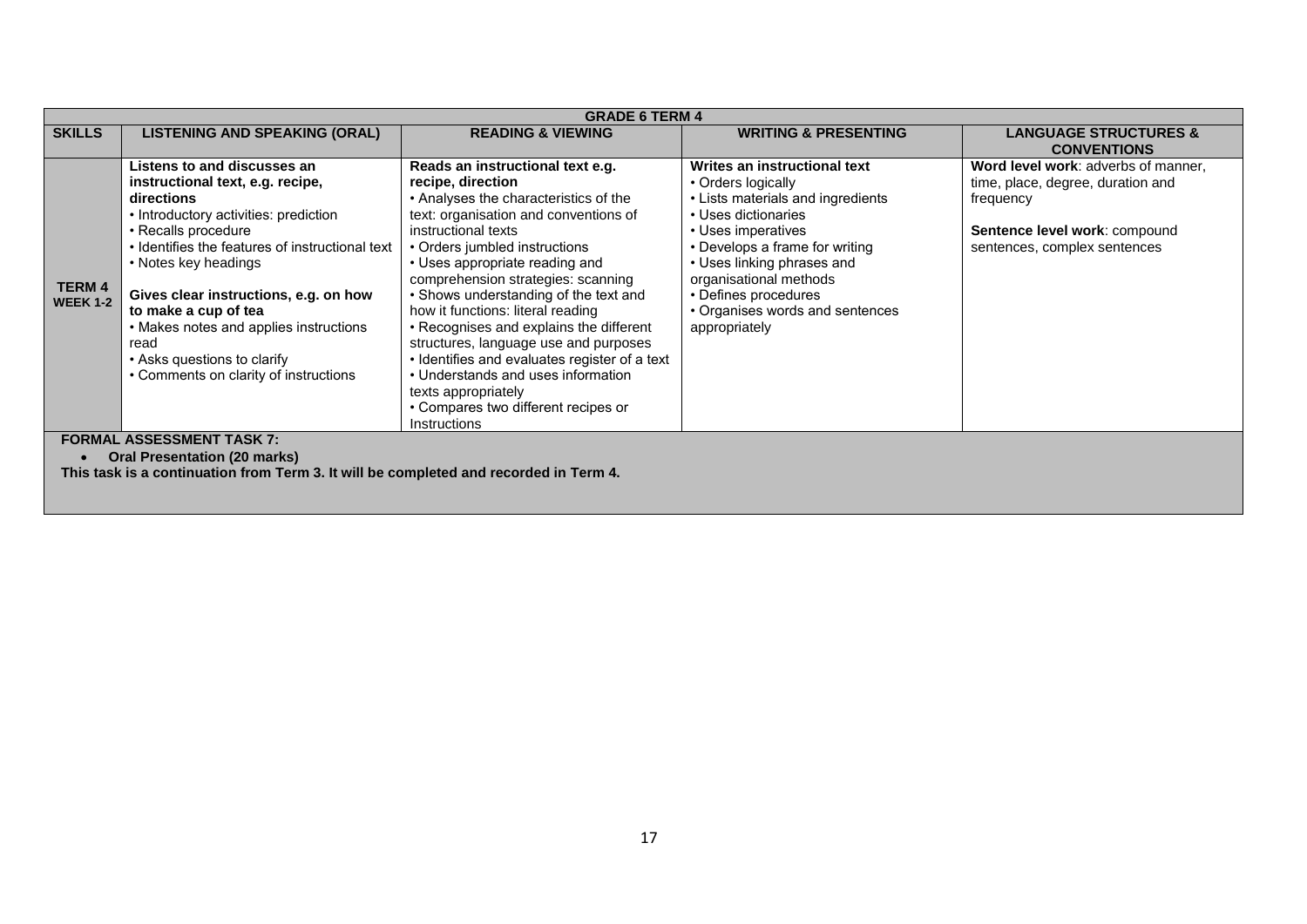| <b>SKILLS</b>                    | <b>LISTENING AND SPEAKING (ORAL)</b>                                                                                                                                                                                                                                                                                                                                                                                                                               | <b>READING &amp; VIEWING</b>                                                                                                                                                                                                                                                                                                                                                                                                                    | <b>WRITING &amp; PRESENTING</b>                                                                                                                                                                                                                                                                                                                              | <b>LANGUAGE STRUCTURES &amp;</b>                                                                                                                                                                                                                               |
|----------------------------------|--------------------------------------------------------------------------------------------------------------------------------------------------------------------------------------------------------------------------------------------------------------------------------------------------------------------------------------------------------------------------------------------------------------------------------------------------------------------|-------------------------------------------------------------------------------------------------------------------------------------------------------------------------------------------------------------------------------------------------------------------------------------------------------------------------------------------------------------------------------------------------------------------------------------------------|--------------------------------------------------------------------------------------------------------------------------------------------------------------------------------------------------------------------------------------------------------------------------------------------------------------------------------------------------------------|----------------------------------------------------------------------------------------------------------------------------------------------------------------------------------------------------------------------------------------------------------------|
|                                  |                                                                                                                                                                                                                                                                                                                                                                                                                                                                    |                                                                                                                                                                                                                                                                                                                                                                                                                                                 |                                                                                                                                                                                                                                                                                                                                                              | <b>CONVENTIONS</b>                                                                                                                                                                                                                                             |
| <b>TERM 4</b><br><b>WEEK 3-4</b> | Listens to a Story<br>• Introductory activities: prediction<br>• Responds critically by identifying the key<br>elements of a book review<br>• Recalls main ideas and details from<br>a text<br>Role play interview in class<br>• Makes an oral presentation facing the<br>audience<br>• Shows an awareness of different<br>audiences<br>• Varies the volume, tone and tempo of<br>voice<br>• Reflects on own, and others'<br>presentations and skills, sensitively | <b>Reads a Story</b><br>• Pre-reading activities, e.g. prediction<br>based on title and or graphics<br>• Uses different reading strategies e.g.<br>skimming, scanning<br>• Identifies main and supporting ideas<br>• Interprets and discusses message<br>• Comments on storyline<br>• Comments on response to the text<br>• Comments on values<br>• Comments on messages in the text<br>• Invents and describes preferred<br>results or endings | Writes a short summary<br>• Writes a short summary<br>• Plots main events using a flow chart<br>• Orders logically<br>• Expresses ideas clearly and logically<br>• Reflects on emotional response<br>• Makes recommendations<br>Use the writing process<br>• Planning/pre-writing<br>• Drafting<br>• Revising<br>• Editina<br>• Proofreading<br>• Presenting | Sentence level work: noun phrases<br>and clauses<br>Sentence level work: verb phrases<br>and clauses<br>Word meaning: pun, understatement,<br>multiple meaning, ambiguity<br><b>Spelling and punctuation: colon,</b><br>semi-colon, contraction, question mark |
|                                  | • Gives balanced and constructive<br>feedback                                                                                                                                                                                                                                                                                                                                                                                                                      |                                                                                                                                                                                                                                                                                                                                                                                                                                                 |                                                                                                                                                                                                                                                                                                                                                              |                                                                                                                                                                                                                                                                |

| <b>SKILLS</b>                    | <b>LISTENING AND SPEAKING (ORAL)</b>                                                                                                                                                                                                                                                                                                                               | <b>READING &amp; VIEWING</b>                                                                                                                                                                                                                                                                                                                                                                                                                    | <b>WRITING &amp; PRESENTING</b>                                                                                                                                                                                                                                                                                                                   | <b>LANGUAGE STRUCTURES &amp;</b><br><b>CONVENTIONS</b>                                                                                                                                                  |
|----------------------------------|--------------------------------------------------------------------------------------------------------------------------------------------------------------------------------------------------------------------------------------------------------------------------------------------------------------------------------------------------------------------|-------------------------------------------------------------------------------------------------------------------------------------------------------------------------------------------------------------------------------------------------------------------------------------------------------------------------------------------------------------------------------------------------------------------------------------------------|---------------------------------------------------------------------------------------------------------------------------------------------------------------------------------------------------------------------------------------------------------------------------------------------------------------------------------------------------|---------------------------------------------------------------------------------------------------------------------------------------------------------------------------------------------------------|
| <b>TERM 4</b><br><b>WEEK 5-6</b> | Listens to and discusses poems<br>• Introductory activities: prediction<br>• Listens for information and<br>summarises main ideas, and notes<br>specific details<br>• Discusses social, moral and cultural<br>values in the text<br>• Comments on how values and<br>messages are conveyed in the text<br>• Sensitively gives balanced and<br>constructive feedback | Reads a poem<br>• Pre-reading activities, e.g. prediction<br>based on title and or graphics<br>• Uses different reading strategies e.g.<br>skimming, scanning<br>• Responds critically to poems<br>• Comments on the use of alliteration,<br>repetition, simile and onomatopoeia<br>• Reads and responds critically to<br>poetry<br>• Interprets and discusses message<br>• Shows understanding of the poem<br>and its relationship to own life | Writes a poem<br>• Uses alliteration, metaphor,<br>onomatopoeia, simile, symbol, theme<br>• Reflects on and evaluates writing and<br>creative work<br>• Develops and organises ideas<br>through a writing process<br>Use the writing process<br>• Planning/pre-writing<br>• Drafting<br>• Revising<br>• Editing<br>• Proofreading<br>• Presenting | Sentence level work: subject; object<br>Word meaning: similes, metaphors,<br>personification, simile, onomatopoeia,<br>symbol<br>direct and indirect speech<br>Spelling and punctuation:<br>Parentheses |
|                                  | <b>FORMAL ASSESSMENT TASK 8:</b>                                                                                                                                                                                                                                                                                                                                   |                                                                                                                                                                                                                                                                                                                                                                                                                                                 |                                                                                                                                                                                                                                                                                                                                                   |                                                                                                                                                                                                         |
|                                  | Transactional writing: (10 marks)                                                                                                                                                                                                                                                                                                                                  |                                                                                                                                                                                                                                                                                                                                                                                                                                                 |                                                                                                                                                                                                                                                                                                                                                   |                                                                                                                                                                                                         |

 **Written before the controlled test**